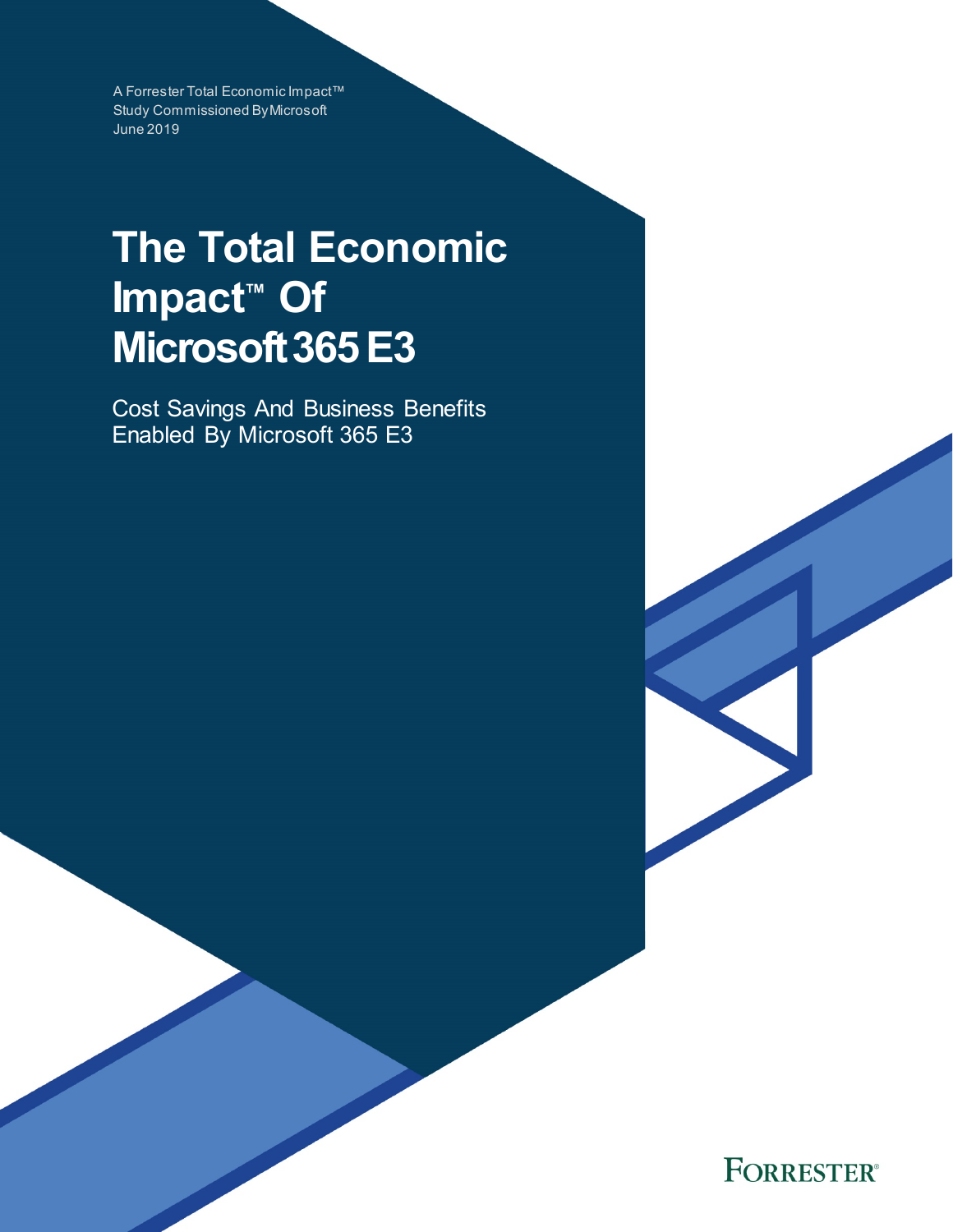## **Table Of Contents**

| <b>Executive Summary</b>                       | 1  |
|------------------------------------------------|----|
| <b>Key Findings</b>                            | 1  |
| TEI Framework And Methodology                  | 4  |
| The Microsoft 365 E3 Customer Journey          | 5  |
| Interviewed Organizations                      | 5  |
| Key Challenges                                 | 5  |
| <b>Key Results</b>                             | 6  |
| Composite Organization                         | 6  |
| <b>Analysis Of Benefits</b>                    | 8  |
| Improved Collaboration And Communication       | 8  |
| <b>Reduced User Downtime</b>                   | 10 |
| <b>Improved Security And Compliance</b>        | 11 |
| Reduction In Help Desk Calls                   | 12 |
| Device Provisioning Time Savings               | 13 |
| <b>Application Provisioning Savings</b>        | 14 |
| Technology Infrastructure Cost Avoided         | 15 |
| Flexibility                                    | 16 |
| <b>Analysis Of Costs</b>                       | 18 |
| License Costs                                  | 18 |
| Planning, Implementation, And Deployment Costs | 18 |
| <b>Training Costs</b>                          | 19 |
| <b>Financial Summary</b>                       | 21 |
| Microsoft 365 E3: Overview                     | 22 |
| <b>Appendix A: Total Economic Impact</b>       | 24 |
| <b>Appendix B: Endnotes</b>                    | 25 |

#### ABOUT FORRESTER CONSULTING

Forrester Consulting provides independent and objective research-based consulting to help leaders succeed in their organizations. Ranging in scope from a short strategy session to custom projects, Forrester's Consulting services connect you directly with research analysts who apply expert insight to your specific business challenges. For more information, visit forrester.com/consulting.

© 2019, Forrester Research, Inc. All rights reserved. Unauthorized reproduction is strictly prohibited. Information is based on best available resources. Opinions reflect judgment at the time and are subject to change. Forrester®, Technographics®, Forrester Wave, RoleView, TechRadar, and Total Economic Impact are trademarks of Forrester Research, Inc. All other trademarks are the property of their respective companies. For additional information, go to forrester.com.

### **FORRESTER®**

**Project Director:** Sarah Musto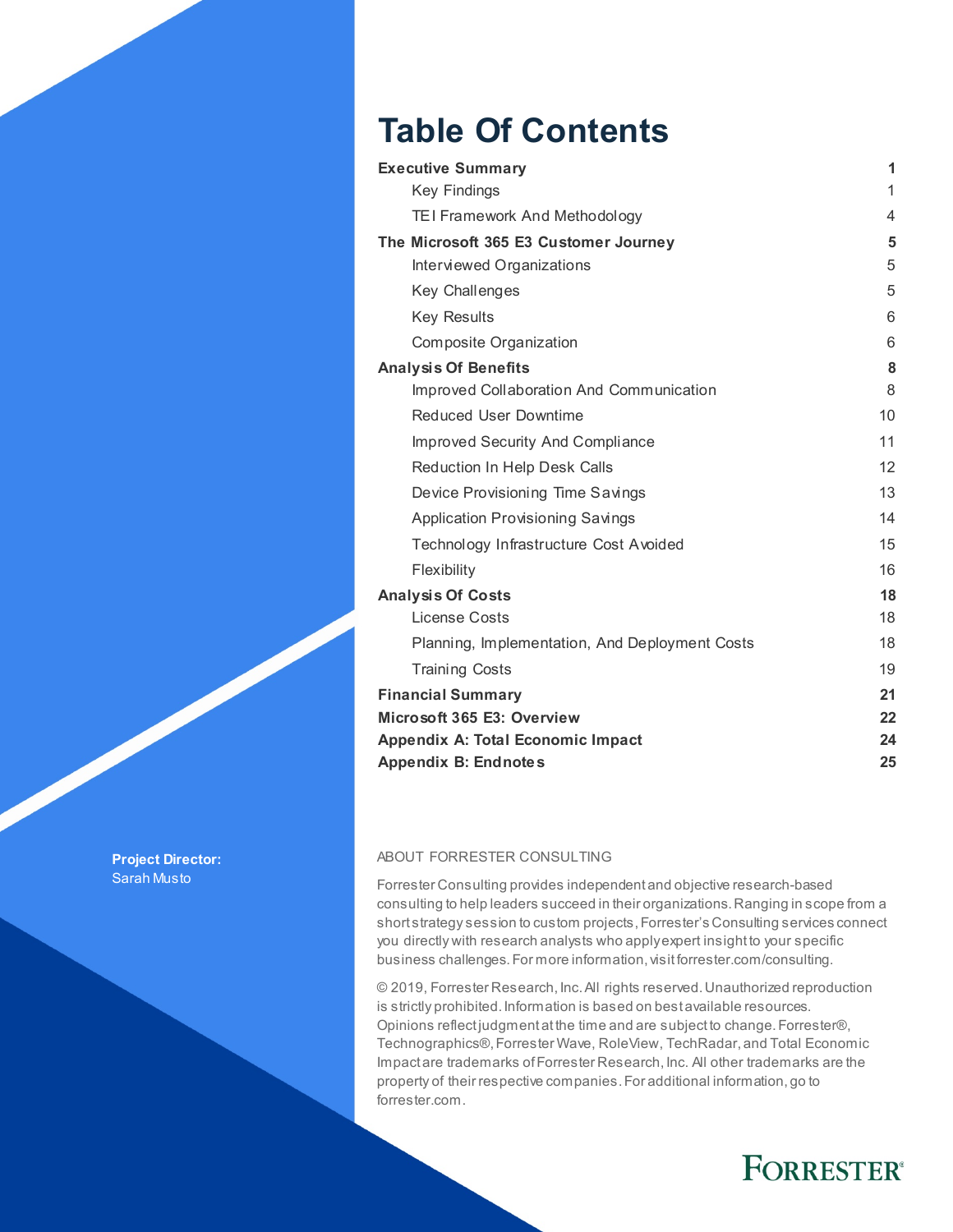### **Key Benefits**



End user productivity savings by Year 3, across 5,000 users: **285,000 hours**



Reduced risk of a major security breach: **40%**



Total cost of ownership (TCO) reduction from reduced help desk calls, provisioning savings, and reduced license, infrastructure, and management costs: **\$13.1 million**

### **Executive Summary**

Today's technology end users are increasingly seeking more flexibility to work from anywhere and from any device without sacrificing productivity or security. It's imperative that organizations prioritize this digital transformation and the accompanying modernization of IT to optimize business outcomes and improve employee satisfaction. IT must focus on providing users with the right tools to work collaboratively and in real time on innovative ideas. This includes supporting an increasingly mobile workforce that uses multiple different devices to be productive. The organization must also balance the needs of IT by leveraging analytics and automation to streamline processes and tools to secure all end user devices, customer information, and corporate IP. Organizations need technology solutions that can take what is in place today, easily update and combine it with innovative cloud solutions, and take a more modern approach to management, identity, and security that meets these new demands.

Microsoft 365 E3, consisting of Windows 10, Office 365 ProPlus, Microsoft Teams, and Enterprise Mobility + Security (EMS), is a complete solution that enables organizations to securely provide the latest collaboration and productivity tools that empower users alongside the modern management features that IT needs to support business goals. The always-up-to-date delivery model ensures users and IT staff have the newest features to increase their efficiency. Device management features provide workers the flexibility to securely access information and applications from any device. The solution also enables IT to leverage analytics and security features to proactively identify and resolve device health and security events, as well as ensure updates don't negatively impact users through several app compatibility tools. The automation enabled by the cloud delivery model also simplifies IT operations and reduces costs.

Microsoft commissioned Forrester Consulting to conduct a Total Economic Impact™ (TEI) study and examine the potential return on investment (ROI) enterprises may realize by deploying Microsoft 365 E3. The purpose of this study is to provide readers with a framework to evaluate the potential financial impact of a Microsoft 365 investment on their organizations. To better understand the benefits, costs, and risks associated with this investment, Forrester interviewed and surveyed several customers with experience using Microsoft 365.

### Key Findings

**Quantified benefits.** The following risk-adjusted present value (PV) quantified benefits are representative of those experienced by the companies interviewed and surveyed:

› **Microsoft 365 users save up to 3 hours per week, on average, by Year 3 due to collaboration and communication efficiency.** With Microsoft 365, knowledge workers can use the most up-to-date collaboration and communication features on any device, including coauthoring documents, leveraging AI-powered tools, using Microsoft Teams to collaborate remotely, and sharing files easily with OneDrive. Highly mobile users can securely access their applications on their mobile devices, creating up to 2.5 hours per week of additional productivity outside of the office by Year 3.

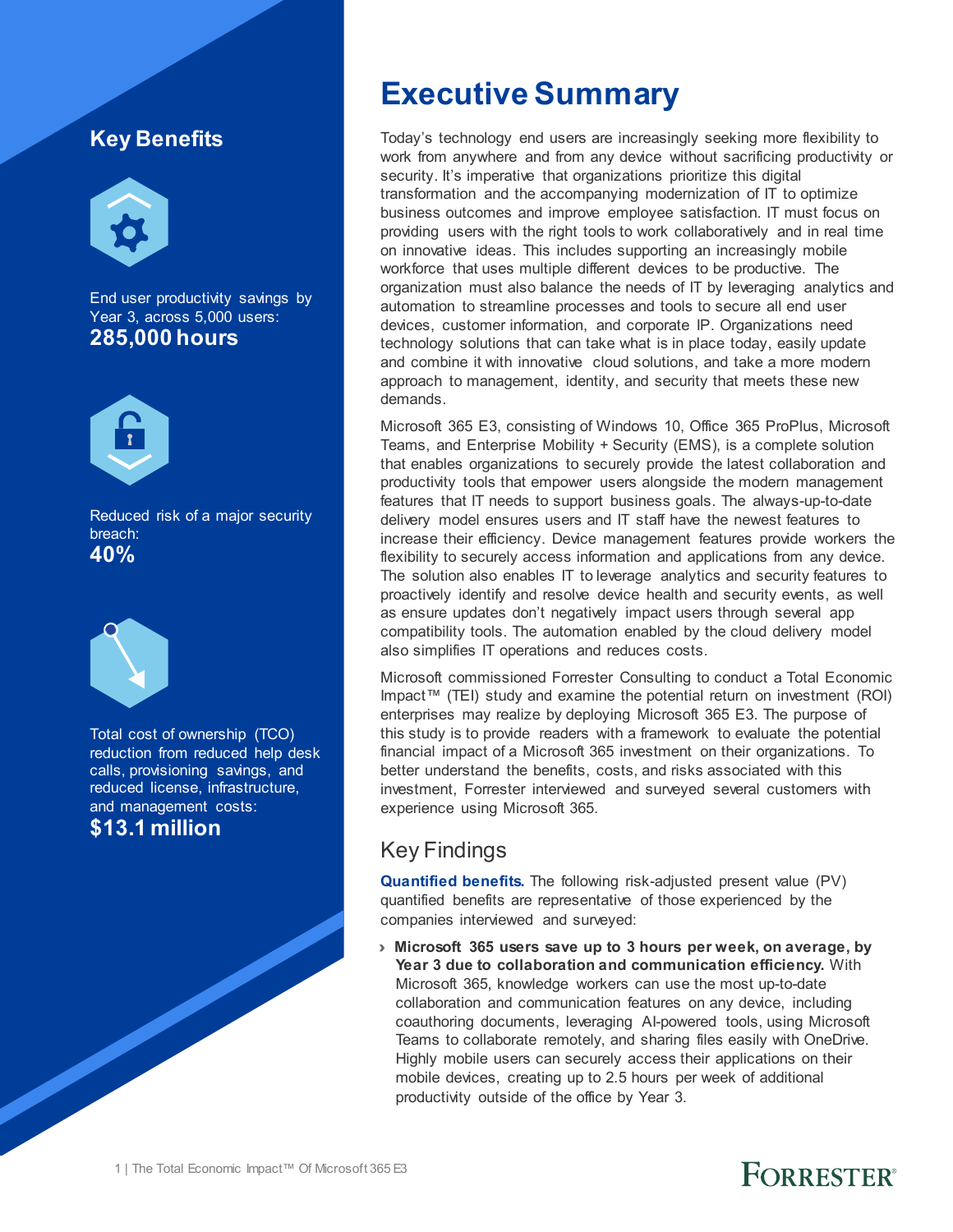

- › **Improved security, stability, and analytics functionality reduce user downtime events by 25% by Year 3.** Improved visibility into the health of the environment, increased threat protection, and access to applications from any device reduce the number of user device downtime events, saving users 2.5 hours per event.
- › **Microsoft 365's holistic security features reduce the risk of a breach by 40%.** Microsoft's native security solutions integrate easily and simplify deployment and management, ensuring that data and users are protected from wherever they choose to work. Information protection, security management features, identity and access management, and the simplicity and frequency of updates reduce the number and severity of end user security events and the time it takes to remediate them.
- › **Self-service functionality and insights that enable proactive IT reduce help desk calls by 25% by Year 3.** Self-service functionality like password resets and application provisioning reduce help desk calls, and improved device management enables proactive remediation so that issues don't impact a large number of users. The ability to quickly access data from any device enables users to be productive while their work devices are being fixed.
- › **Automated device provisioning saves organizations 4 hours per device.** Using Windows Autopilot and EMS to streamline and automate device provisioning helps organizations save 4 hours per device compared to previous imaging processes. Some interviewees noted that Microsoft 365 also enables them to lengthen their hardware refresh windows from three years to four years.
- › **IT can more efficiently test and deploy applications with Microsoft 365, saving a total of 7,450 hours by Year 3.** Desktop Analytics, MSIX, and Desktop App Assure all reduce testing time by identifying and remediating application compatibility issues and repackaging applications to be more supported on Windows. End users can selfprovision applications using integrations with several app exchanges, saving expensive calls to the help desk.
- › **Organizations avoid an average of \$11 million in previous solution and management costs by migrating to Microsoft 365.** Moving to the cloud reduces license and infrastructure costs. Organizations can leverage built-in capabilities to replace third-party antivirus, mobile device management, collaboration, and communication solutions. Overall simplification and automation reduce the IT administration effort, which previously required four full-time equivalents (FTEs).

**Costs.** The interviewed and surveyed organizations experienced the following risk-adjusted PV costs:

- › **Organizations purchase Microsoft 365 E3 subscription licenses.** Organizations pay \$35 per user per month for the Microsoft 365 E3 license. Subscription license costs begin when licenses are deployed to users during the phased rollout.
- › **Organizations use both internal staff and professional services for implementation and deployment, and internal staff for ongoing**  administration. Interviewed and surveyed organizations vary considerably in their implementation and deployment effort. On average, the initial planning, testing, and deployment phase takes 10 months before full deployment to users. Organizations require an average of three FTEs for ongoing administration and management.

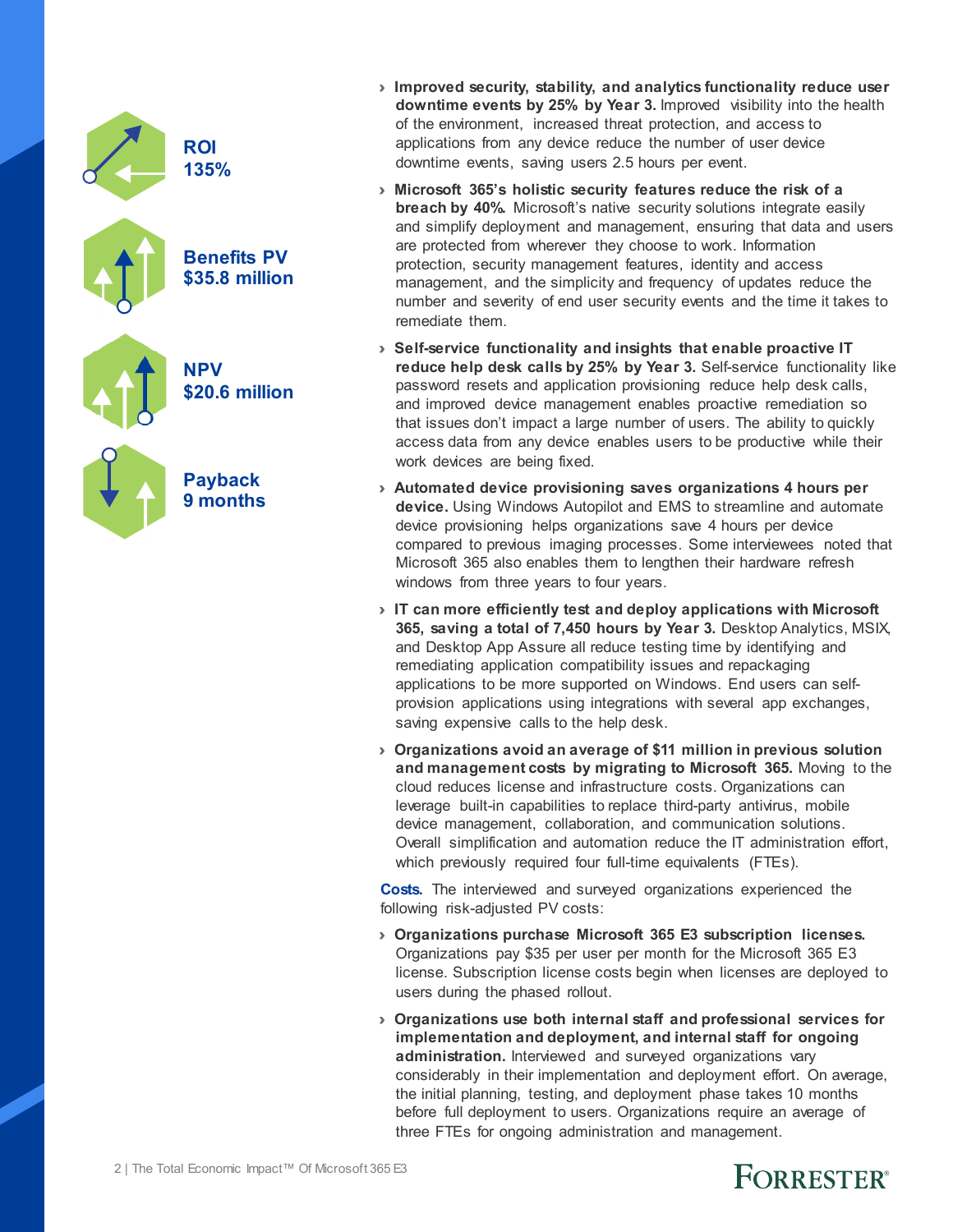› **End users and IT staff participate in training.** IT FTEs spend five days on upfront training and two days per year on ongoing training to understand new features. End users spend 3 hours on upfront training and 2 hours per year on ongoing training to leverage new features to continuously boost their productivity.

Forrester's interviews with three and survey of six existing customers found that a representative organization experiences benefits of \$35.8 million over three years versus costs of \$15.2 million, adding up to a net present value (NPV) of \$20.6 million and an ROI of 135%.

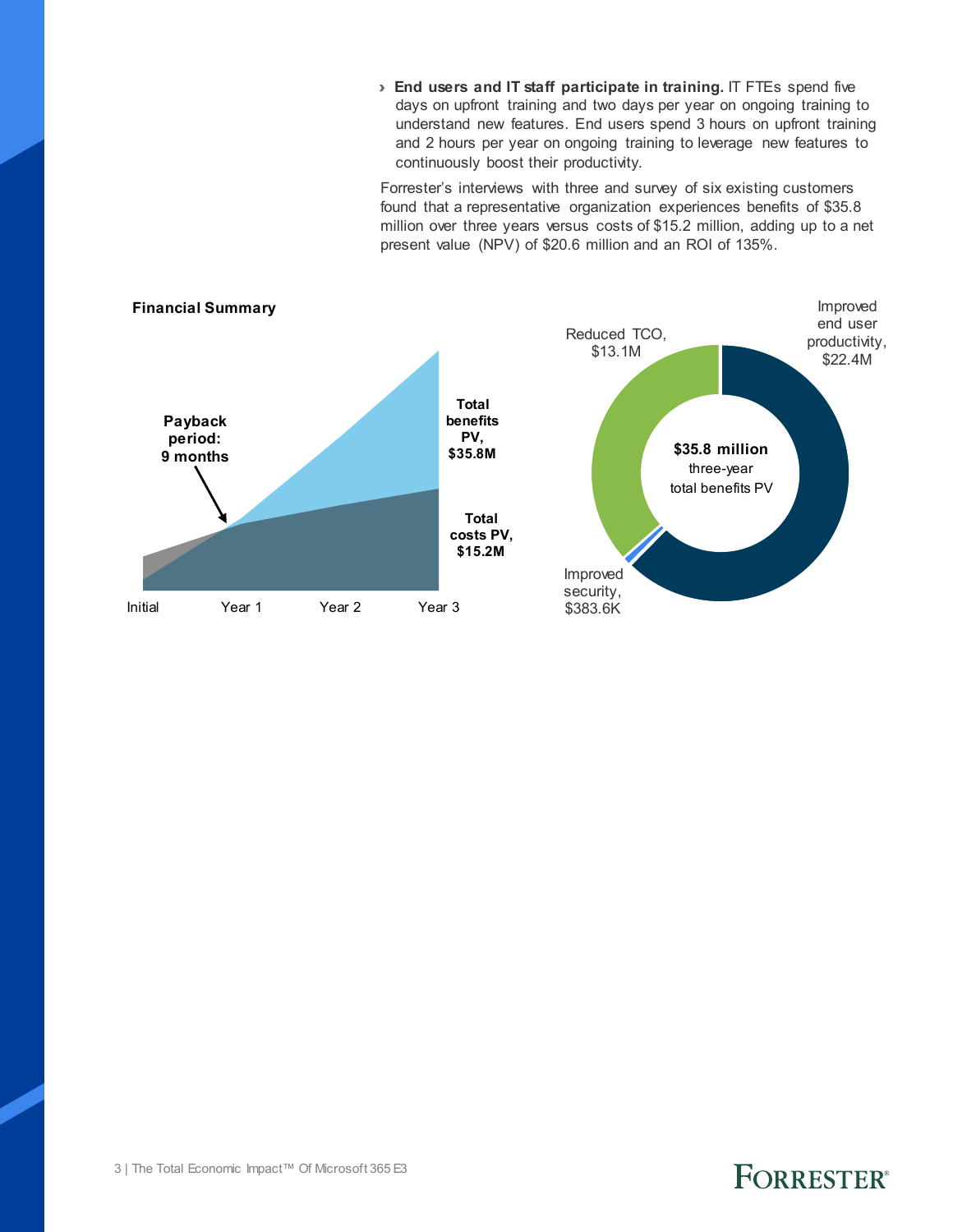### TEI Framework And Methodology

From the information provided in the interviews, Forrester has constructed a Total Economic Impact™ (TEI) framework for those organizations considering implementing Microsoft 365 E3.

The objective of the framework is to identify the cost, benefit, flexibility, and risk factors that affect the investment decision. Forrester took a multistep approach to evaluate the impact that Microsoft 365 E3 can have on an organization:

#### **DUE DILIGENCE**

Interviewed Microsoft stakeholders and Forrester analysts to gather data relative to Microsoft 365 E3.



#### **CUSTOMER INTERVIEWS AND SURVEY**

Interviewed three organizations and surveyed six organizations using Microsoft 365 E3 to obtain data with respect to costs, benefits, and risks.



#### **COMPOSITE ORGANIZATION**

Designed a composite organization based on characteristics of the interviewed and surveyed organizations.



#### **FINANCIAL MODEL FRAMEWORK**

Constructed a financial model representative of the interviews and survey using the TEI methodology and risk-adjusted the financial model based on issues and concerns of the interviewed organizations.



#### **CASE STUDY**

Employed four fundamental elements of TEI in modeling Microsoft 365 E3's impact: benefits, costs, flexibility, and risks. Given the increasing sophistication that enterprises have regarding ROI analyses related to IT investments, Forrester's TEI methodology serves to provide a complete picture of the total economic impact of purchase decisions. Please see Appendix A for additional information on the TEI methodology.

#### **DISCLOSURES**

Readers should be aware of the following:

This study is commissioned by Microsoft and delivered by Forrester Consulting. It is not meant to be used as a competitive analysis.

Forrester makes no assumptions as to the potential ROI that other organizations will receive. Forrester strongly advises that readers use their own estimates within the framework provided in the report to determine the appropriateness of an investment in Microsoft 365 E3.

Microsoft reviewed and provided feedback to Forrester, but Forrester maintains editorial control over the study and its findings and does not accept changes to the study that contradict Forrester's findings or obscure the meaning of the study.

Microsoft provided the customer names for the interviews but did not participate in the interviews.A confidential survey link was sent to current Microsoft customers.

The TEI methodology helps companies demonstrate, justify, and realize the tangible value of IT initiatives to both senior management and other key business stakeholders.

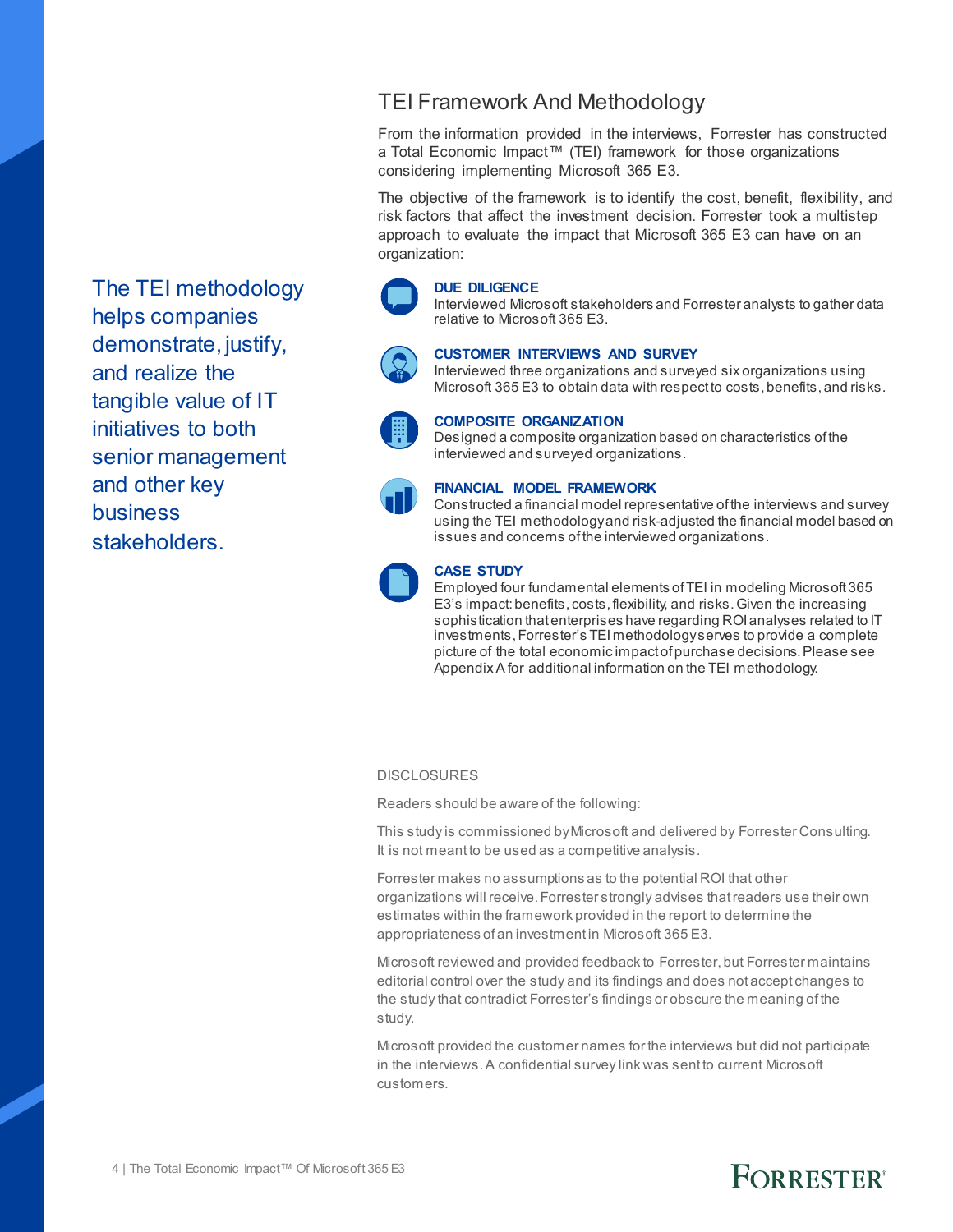## **The Microsoft 365 E3 Customer Journey**

#### **BEFORE AND AFTER THE MICROSOFT 365 E3 INVESTMENT**

#### Interviewed Organizations

For this study, Forrester conducted three interviews with Microsoft 365 E3 customers and surveyed six additional customers. Interviewed and surveyed customers include the following:

| <b>SOURCE</b> | <b>INDUSTRY</b>                                                             | <b>REGION</b>                                    | <b>INTERVIEWEE</b>                                                                      |
|---------------|-----------------------------------------------------------------------------|--------------------------------------------------|-----------------------------------------------------------------------------------------|
| Interview     | Mining                                                                      | Headquartered in Australia                       | Cloud solutions specialist                                                              |
| Interview     | <b>Financial services</b>                                                   | Headquartered in the United<br><b>States</b>     | Endpoint operating system and<br>collaboration manager; End user<br>experience delivery |
| Interview     | Professional services                                                       | Headquartered in the United<br>Kingdom           | Senior director for messaging,<br>collaboration, and mobility                           |
| Survey        | High-tech, retail,<br>transportation, financial<br>services, and healthcare | Respondents based in the<br><b>United States</b> | One senior finance leader, three director-<br>level in IT, and two manager-level in IT  |

### Key Challenges

The interviewees and survey respondents shared that common challenges prior to the Microsoft 365 E3 investment included:

- › **Changing user expectations for their work devices and tools.**  Employee expectations for their work devices and applications had shifted, increasingly demanding anytime, anywhere, any-device access to their productivity and collaboration tools. Organizations wanted to improve user experience related to device management and downtime, improve user ability to collaborate and communicate with the newest features, and improve user access to information and applications from any device.
- › **An increasingly complex and out-of-date on-premises environment that required significant cost and time to maintain.** On-premises Microsoft and third-party tools increased time spent on ongoing management and capex costs. Rising complexity increased the possibility of user downtime. Several organizations were concerned about end of life for some of their prior products or had a planned upgrade to newer Microsoft products. Organizations wanted a modern IT platform that simplified deployment, provisioning, and management across all devices, shifted spending from capex to opex, reduced IT costs by consolidating on one platform, and reduced IT costs by migrating to the cloud.
- › **Responding to more frequent and sophisticated security risks.** Interviewed and surveyed organizations wanted unified, intelligent security solutions to defend against, identify, and quickly remediate security breaches. Major security breaches provided significant disruption to employees and could be very costly for businesses, both in remediation and in lost business or customer trust. Third-party tools created additional complexity in management and increased costs.

"For me, the updates were one of the pain points I had before because there were so many dependencies. So applications started failing and the machines — the complaints got out of whack and we had a lot of problems."

*Cloud solutions specialist, mining company*

"Previously, we had Office 2010, and pockets of 2013 and 2016. And it was highly unmanaged. So, with this standardized approach, cloud subscription, the major and minor updates will be standard across the environment."

*Senior director for messaging, collaboration, and mobility, professional services company*

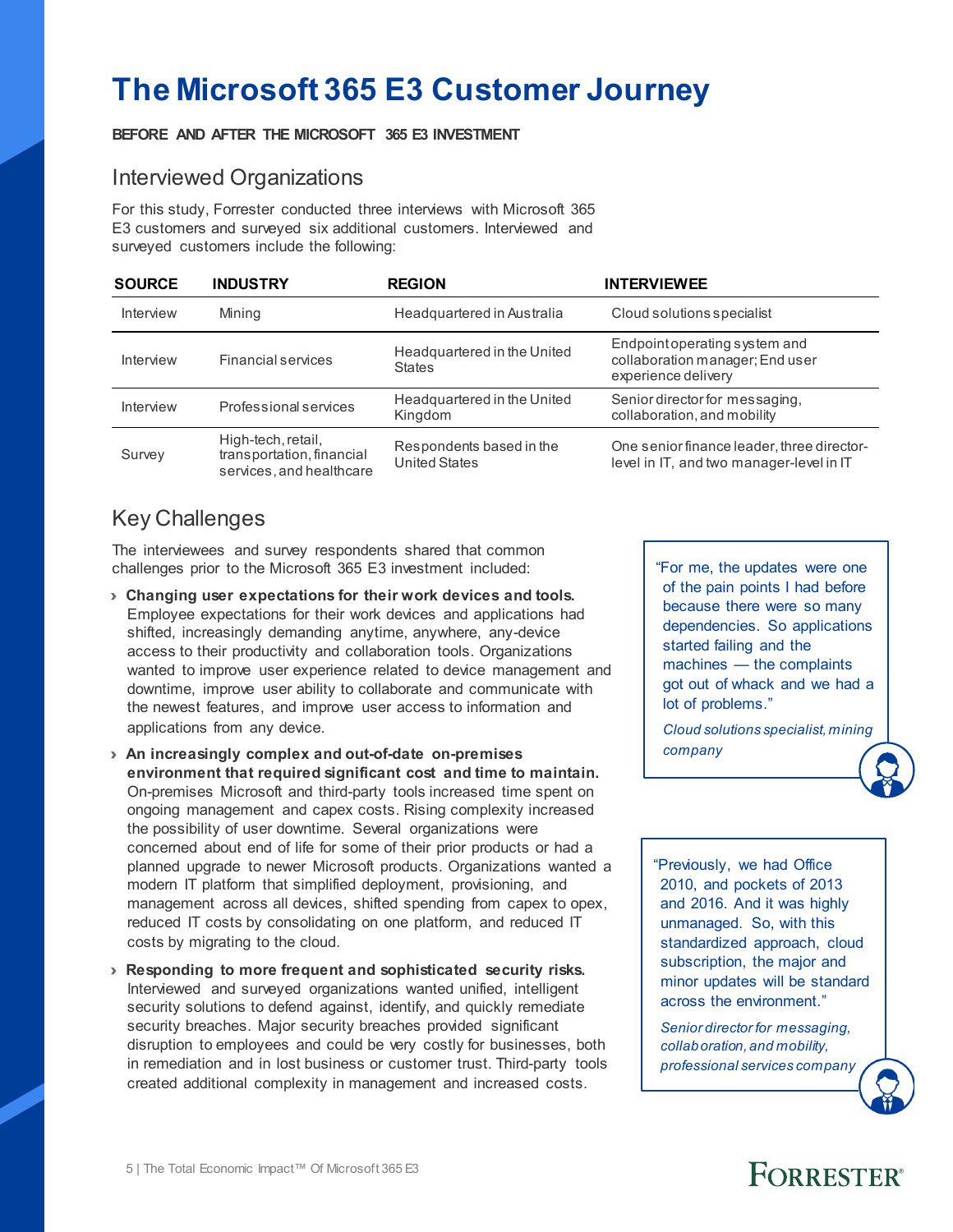#### Key Results

The interviews and survey revealed that key results from the Microsoft 365 E3 investment include:

- › **Improved access to and use of the most current collaboration and communication features, resulting in incremental productivity.** Microsoft 365 provides end users with productivity tools, like coauthoring with Office 365 ProPlus, online meetings with Microsoft Teams, and file storage and sharing with OneDrive, that are always up to date with the newest features. End users have the flexibility to securely access their applications and work on mobile devices. IT can provide self-service access for password resets, application provisioning, and recovery from ransomware and malware to improve the user experience and reduce lost productivity from help desk interactions.
- › **A modernized IT environment and IT processes, reducing IT effort and costs.** Organizations can shift from capex to opex by migrating their Microsoft environments to the cloud. Organizations save on license costs, infrastructure purchases, and deployment complexity by standardizing on the Microsoft platform and replacing third-party tools. Microsoft 365 is easy to manage and deploy through cloud-based tools and processes. Microsoft Intune (part of EMS) enables cloud-based unified endpoint management (UEM) across mobile devices running iOS, Android, and Windows Mobile, as well as Windows 10 systems. IT can increase automation to reduce costs, including providing selfservice access to users to reduce IT time spent on device and application provisioning. Features like Desktop Analytics and more stable MSIX packages allow organizations to be more proactive in diagnosing and fixing issues, reducing overall remediation efforts.
- › **Improved security features, providing peace of mind despite increased mobile device use and remote access to data.** Broad security and compliance tools safeguard customer data, company data, and intellectual property with intelligent security embedded into Microsoft 365. The always-up-to-date functionality of Microsoft 365 ensures that devices have the latest security tools and features installed, including Windows Defender Antivirus, conditional access, multifactor authentication, BitLocker, security baselines within Intune, and Office 365 ProPlus security features like message encryption and ATP Safelinks in documents. The results are reduced risk exposure, reduced security incidents, and reduced remediation efforts.

#### Composite Organization

Based on the interviews and survey, Forrester constructed a TEI framework, a composite company, and an associated ROI analysis that illustrates the areas financially affected. The composite organization is representative of the three companies that Forrester interviewed and the six companies surveyed and is used to present the aggregate financial analysis in the next section. The composite organization that Forrester synthesized has the following characteristics:

"I see a lot of collaboration happening with Microsoft Teams, and people started using OneDrive because of the flexibility; it's platformindependent. The Office 365 ProPlus licensing is different; it's not device based anymore. Now it's user based. So, people can log on to multiple devices, even at home, and start using the product, which made it seamless from a user perspective."

*Cloud solutions specialist, mining company*

"Microsoft Teams is really starting to be accepted as a new way to collaborate."

*Endpoint operating system and collaboration manager, financial services company*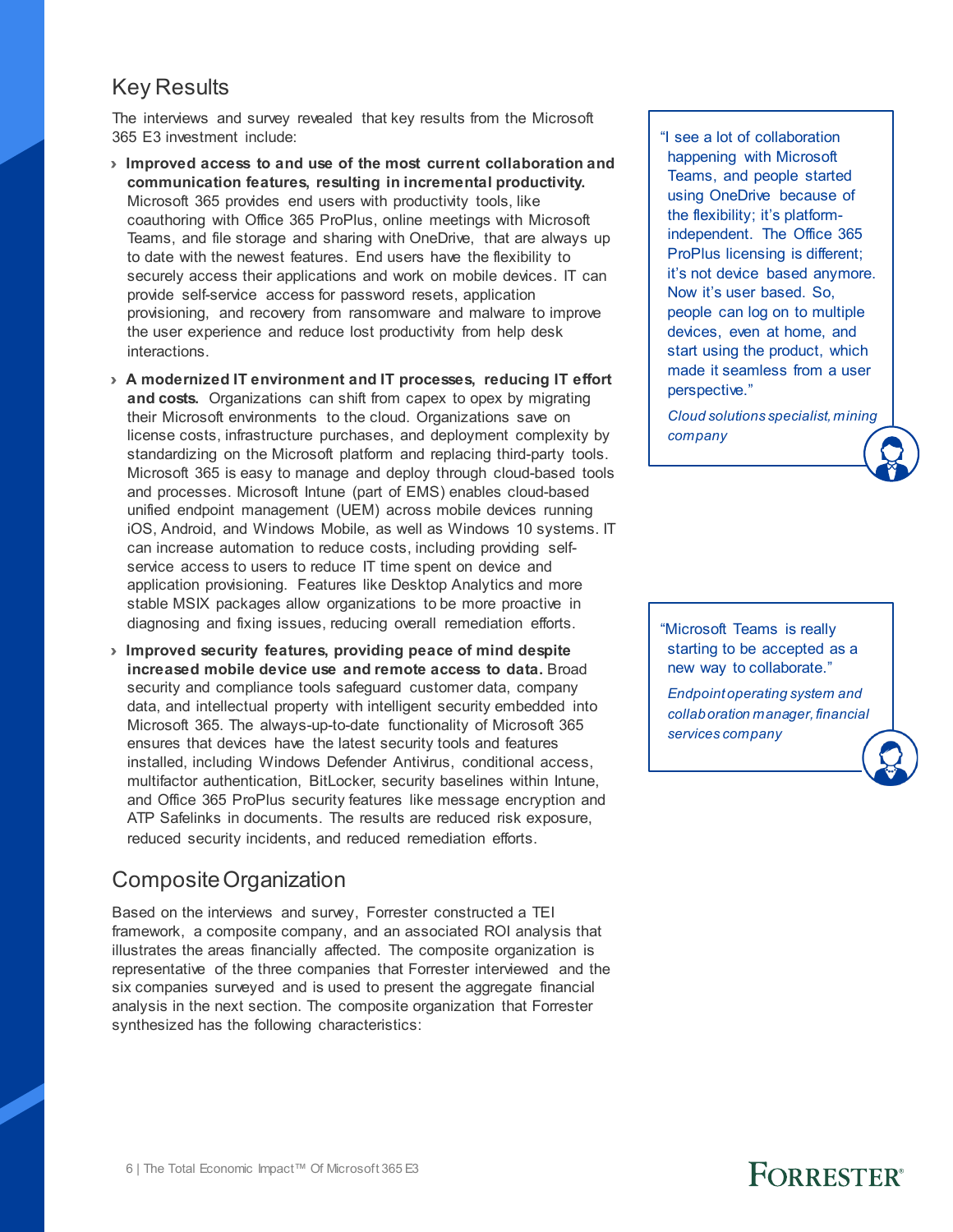**Description of composite.** The composite is a global organization serving employees and customers in multiple regions. The organization has 5,000 employees who are knowledge workers using Microsoft 365. Of those 5,000 employees, 900 are considered highly mobile users who frequently travel and use their mobile devices and laptops outside of the office to work.

**Deployment characteristics.** The organization rolls out Microsoft 365 E3 licenses to its 5,000 users in phases. The organization begins with a planning, testing, and pilot period before deploying Microsoft 365 to users more broadly. The organization migrates to EMS, Windows 10, and Office 365 ProPlus, including Microsoft Teams.

**Key assumptions** 5,000 knowledge workers 900 highly mobile users

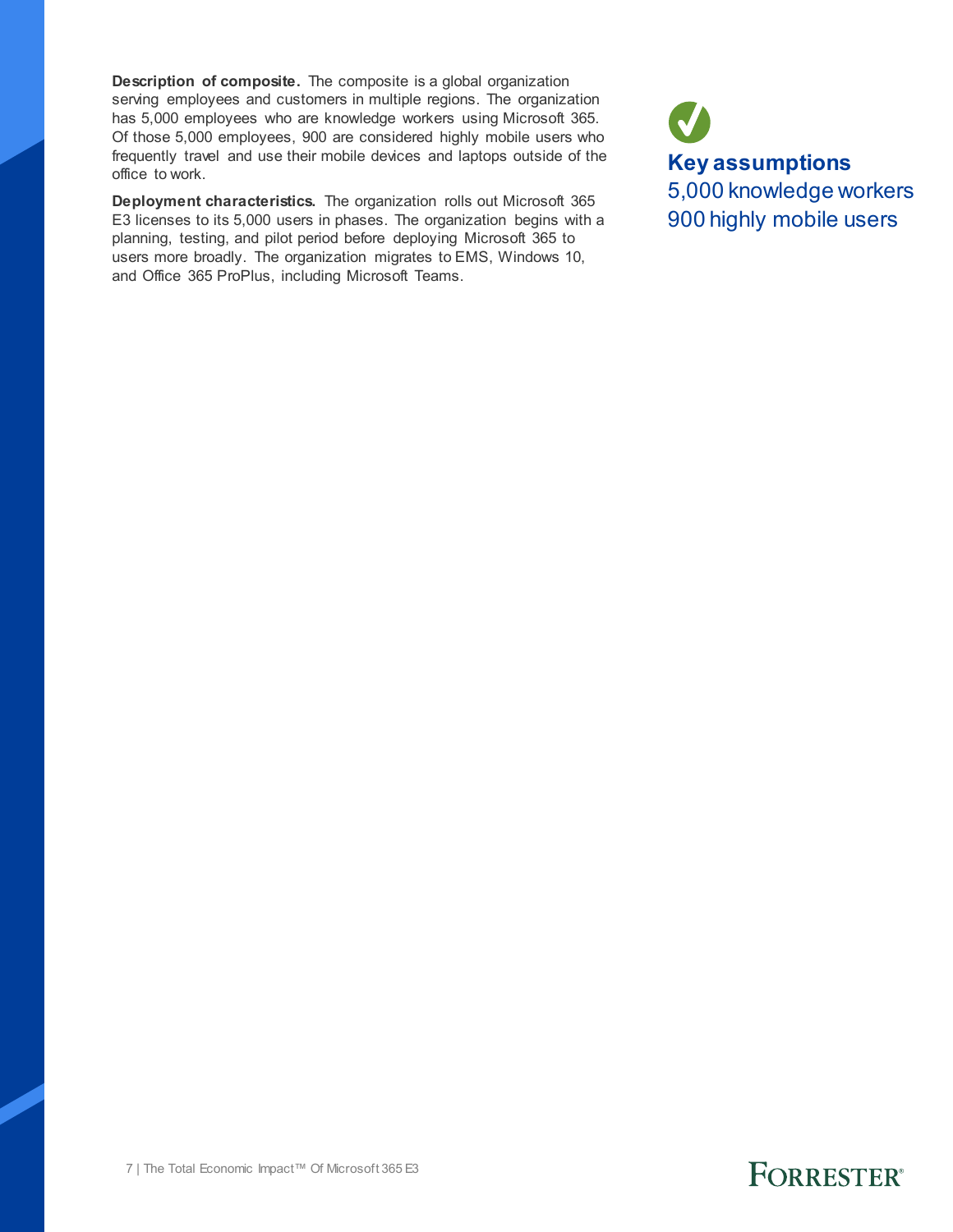## **Analysis Of Benefits**

**QUANTIFIED BENEFIT DATA AS APPLIED TO THE COMPOSITE**

|            | <b>Total Benefits</b>                       |                |              |              |                   |              |                                |
|------------|---------------------------------------------|----------------|--------------|--------------|-------------------|--------------|--------------------------------|
| Ref.       | <b>Benefit</b>                              | <b>Initial</b> | Year 1       | Year 2       | Year <sub>3</sub> | <b>Total</b> | <b>Present</b><br><b>Value</b> |
| Atr        | Improved collaboration<br>and communication | \$0            | \$5,580,484  | \$9,826,291  | \$11,971,694      | \$27,378,469 | \$22,188,580                   |
| <b>Btr</b> | Reduced user downtime                       | \$0            | \$38,500     | \$77,001     | \$96,251          | \$211,752    | \$170,952                      |
| Ctr        | Improved security and<br>compliance         | \$0            | \$105,057    | \$157,586    | \$210,115         | \$472,759    | \$383,606                      |
| Dtr        | Reduction in help desk<br>calls             | \$0            | \$36,000     | \$72,000     | \$90,000          | \$198,000    | \$159,850                      |
| Etr        | Device provisioning time<br>savings         | \$0            | \$391,875    | \$391,875    | \$391,875         | \$1,175,625  | \$974,535                      |
| Ftr        | Application provisioning<br>savings         | \$0            | \$271,047    | \$370,648    | \$486,611         | \$1,128,306  | \$918,325                      |
| Gtr        | Technologyinfrastructure<br>costavoided     | \$1,665,000    | \$3,682,800  | \$3,817,800  | \$3,817,800       | \$12,983,400 | \$11,036,576                   |
|            | Total benefits (risk-<br>adjusted)          | \$1,665,000    | \$10,105,764 | \$14,713,201 | \$17,064,346      | \$43,548,311 | \$35,832,424                   |

### Improved Collaboration And Communication

One of the most important results from the Microsoft 365 investment is improved end user productivity. Interviewed organizations and survey respondents experience significant time savings from improved collaboration, communication, and mobile access. With Office 365 ProPlus and OneDrive, end users can easily share and coauthor documents in their browsers; mobile users can access, create, and edit documents from across multiple devices; users can leverage AI features to create content; and desktop and mobile users can collaborate in real time. Microsoft 365 provides secure access to information and systems for mobile users, increasing their productivity outside of the office. End users also use Microsoft Teams to easily connect with colleagues and share information, and online meetings are easy to schedule, reduce travel, and are more effective with tools like screen sharing. Interviewed organizations deliver updates every six months, so end users get access to new features faster than the three- to four-year upgrade cycle of the previous environments. Interviewed organizations mentioned the following areas of benefit:

› "We have enabled OneDrive and Microsoft Teams. I think they are the two most valuable products that came out and that people are using at the moment. I think the biggest benefit is that we use several hubs, and if I'm here and someone's in an eastern state, we can have a Microsoft Teams session going on, and then they can share their whiteboards while you're having the audio feature. Someone might be on the train with a mobile device. If someone shares a file, you don't have to rely on on-premises shared files; you can go into OneDrive and just grab that file — doesn't matter what platform you

The table above shows the total of all benefits across the areas listed below, as well as present values (PVs) discounted at 10%. Over three years, the composite organization expects risk-adjusted total benefits to be a PV of nearly \$36 million.



Microsoft 365 E3 users **save 3 hours per week** with improved collaboration and communication tools.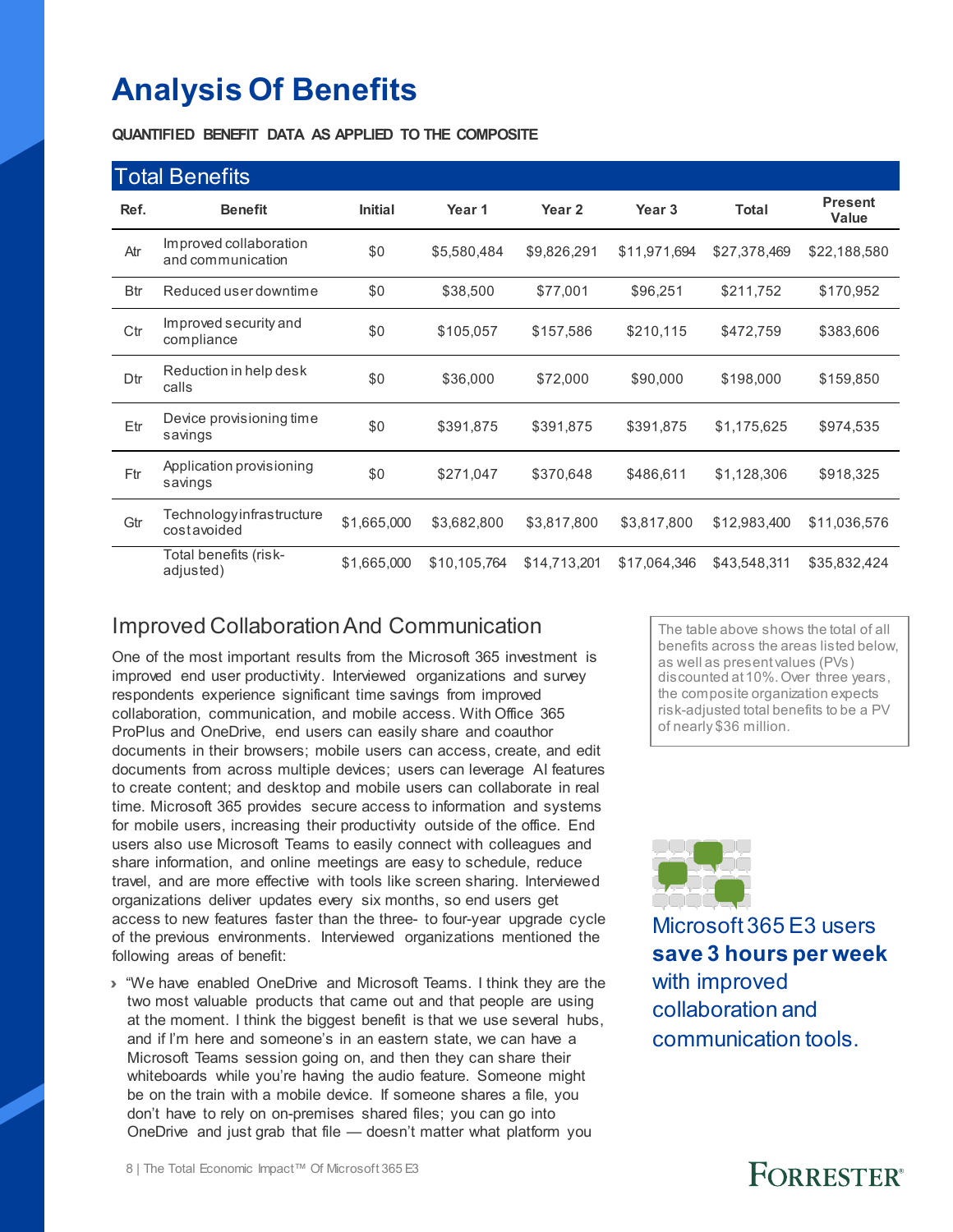are on, where you are, and what device you use."

- › "In [our industry], a lot of people are on the move maybe in airports or driving to a site or not in the office. Nowadays, people have iOS, Android, Windows. These tools enable you to work on any of those platforms without any issues. I think that's the biggest benefit."
- › "Previously, we shared a file and then people would have to come to the office to go to the shared drive and look at that file. Or they need to have a computer, not their mobile device, because the app wasn't available on their mobile device."

Forrester assumed for the composite analysis:

- › The composite has 5,000 knowledge workers. These users save up to 3 hours per week due to improved collaboration and communication with Microsoft 365 E3. The organization realizes less of this benefit in Year 1 as the phased rollout is completed and users go up the learning curve. The organization captures 25% of this productivity for additional productive work.
- › The composite has 900 highly mobile users, including sales and marketing roles that require more frequent travel. Mobile users save up to 2.5 hours per week due to secure access to applications from any device, anywhere. Due to the phased deployment, the organization realizes less of this benefit in Year 1. The organization captures 75% of this productivity.
- › The average knowledge worker fully burdened compensation (including all benefits and taxes) is \$45.63 per hour, or \$94,940 annually.
- › With Microsoft Teams, the organization can avoid up to 400 trips per year by using remote Teams meetings instead of in-person meetings. The average cost per trip is \$1,000.

While interviewees indicated that these collaboration tools not only increased efficiency but also increased the effectiveness of their work, Forrester was not able to quantify the impact of improved outcomes from collaborative work.

The following risks can affect this benefit estimate:

- › The opportunity for productivity improvements in daily processes will depend on the prior environment. Organizations can choose the frequency with which they deliver new features to users, and adoption of new features by users will vary based on the amount of training and awareness provided.
- › The adoption of online meetings and the opportunity to replace inperson meetings with online meetings will vary based on the organization's culture and by department.
- › Mobile productivity will vary based on prior limitations on mobile access and on the importance of mobile access for end users.

To account for these risks, Forrester adjusted this benefit downward by 10%, yielding a three-year risk-adjusted total PV of over \$22 million.

"I think the biggest benefit is that we use several hubs, and if I'm here and someone's in an eastern state, we can have a Microsoft Teams session going on, and then they can share their whiteboards while you're having the audio feature. Someone might be on the train with a mobile device. If someone shares a file, you don't have to rely on onpremises shared files; you can go into OneDrive and just grab that file — doesn't matter what platform you are on, where you are, and what device you use."

*Cloud solutions specialist, mining company*

Impact risk is the risk that the business or technology needs of the organization may not be met by the investment, resulting in lower overall total benefits. The greater the uncertainty, the wider the potential range of outcomes for benefit estimates.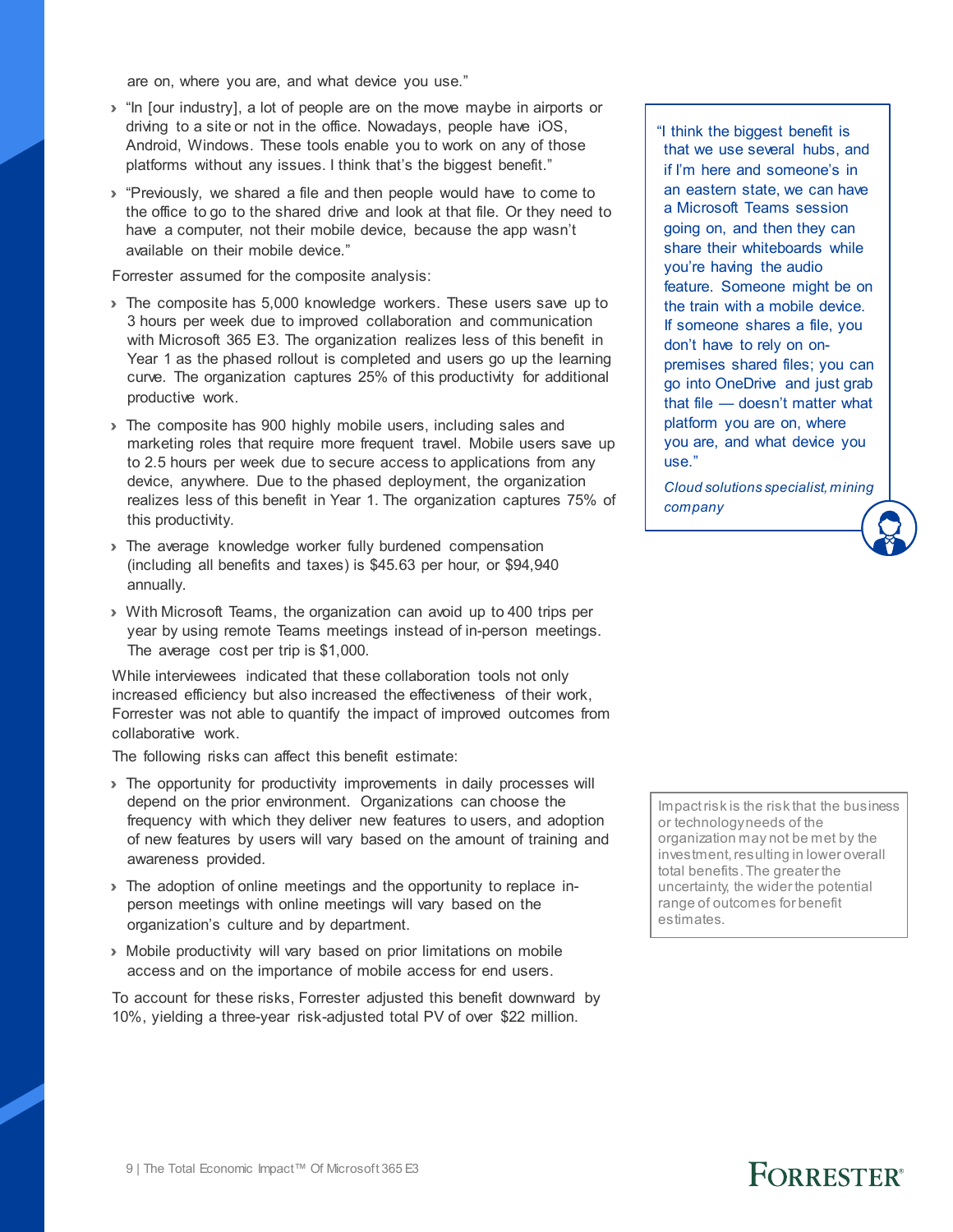|                 | <b>Improved Collaboration And Communication: Calculation Table</b> |                         |             |               |               |  |  |  |  |  |  |
|-----------------|--------------------------------------------------------------------|-------------------------|-------------|---------------|---------------|--|--|--|--|--|--|
| REF.            | <b>METRIC</b>                                                      | <b>CALCULATION</b>      | YEAR 1      | <b>YEAR 2</b> | <b>YEAR 3</b> |  |  |  |  |  |  |
| A1              | Number of Microsoft 365 users                                      | Interviews/survey       | 5,000       | 5,000         | 5,000         |  |  |  |  |  |  |
| A2              | Weekly time savings (hours)                                        | Interviews/survey       | 1.5         | 2.5           | 3.0           |  |  |  |  |  |  |
| A <sub>3</sub>  | Productivity capture - Microsoft 365 users                         | Assumption              | 25%         | 25%           | 25%           |  |  |  |  |  |  |
| A4              | User fully loaded hourly compensation                              | Assumption              | \$45.63     | \$45.63       | \$45.63       |  |  |  |  |  |  |
| A5              | Total Microsoft 365 user productivity benefit                      | A1*A2*52<br>weeks*A3*A4 | \$4,448,925 | \$7,414,875   | \$8,897,850   |  |  |  |  |  |  |
| A <sub>6</sub>  | Number of highly mobile users                                      | Interviews/survey       | 900         | 900           | 900           |  |  |  |  |  |  |
| A7              | Weekly time savings (hours)                                        | Interviews/survey       | 1.0         | 2.0           | 2.5           |  |  |  |  |  |  |
| A <sub>8</sub>  | Productivity capture - mobile users                                | Assumption              | 75%         | 75%           | 75%           |  |  |  |  |  |  |
| A <sub>9</sub>  | Total mobile user productivity benefit                             | A6*A7*52<br>weeks*A8*A4 | \$1,601,613 | \$3,203,226   | \$4,004,033   |  |  |  |  |  |  |
| A10             | Total number of avoided trips                                      | Interviews/survey       | 150         | 300           | 400           |  |  |  |  |  |  |
| A11             | Average costper trip                                               | Assumption              | \$1,000     | \$1,000       | \$1,000       |  |  |  |  |  |  |
| A <sub>12</sub> | Total trip costs avoided                                           | A10*A11                 | \$150,000   | \$300,000     | \$400,000     |  |  |  |  |  |  |
| At              | Improved collaboration and communication                           | A5+A9+A12               | \$6,200,538 | \$10,918,101  | \$13,301,883  |  |  |  |  |  |  |
|                 | Riskadjustment                                                     | ↓10%                    |             |               |               |  |  |  |  |  |  |
| Atr             | Improved collaboration and communication<br>(risk-adjusted)        |                         | \$5,580,484 | \$9,826,291   | \$11,971,694  |  |  |  |  |  |  |

#### Reduced User Downtime

The analytics and security components of Microsoft 365 enable organizations to reduce the impact of device health or security incidents on end users. Desktop Analytics allows organizations to quickly review the health of the environment and resolve application or driver compatibility issues before they affect users more broadly. MSIX and Desktop App Assure also mitigate application compatibility issues. The security features built into Microsoft 365, and the more frequent delivery of security updates, enable more secure access to information, systems, and people, reducing the number of security events. Interviewed organizations said the following:

- › "We've had a reduction in help desk calls because of the robustness of Windows 10. We are seeing less and less issues deploying applications, and the main thing is the patching PCs in the corporate environment. So, there's no down time."
- › "From a gut feel perspective, it does feel like we do get less tickets."

Forrester assumed for the composite analysis:

› On average, each user has three events per year that result in device downtime. With Microsoft 365, there is a 25% reduction in the number of downtime events, resulting in 3,750 events avoided. On average, each event results in 2.5 hours of downtime. The organization captures 25% of this productivity.

Microsoft 365 E3 users experience a **25%** 

**reduction in downtime events**.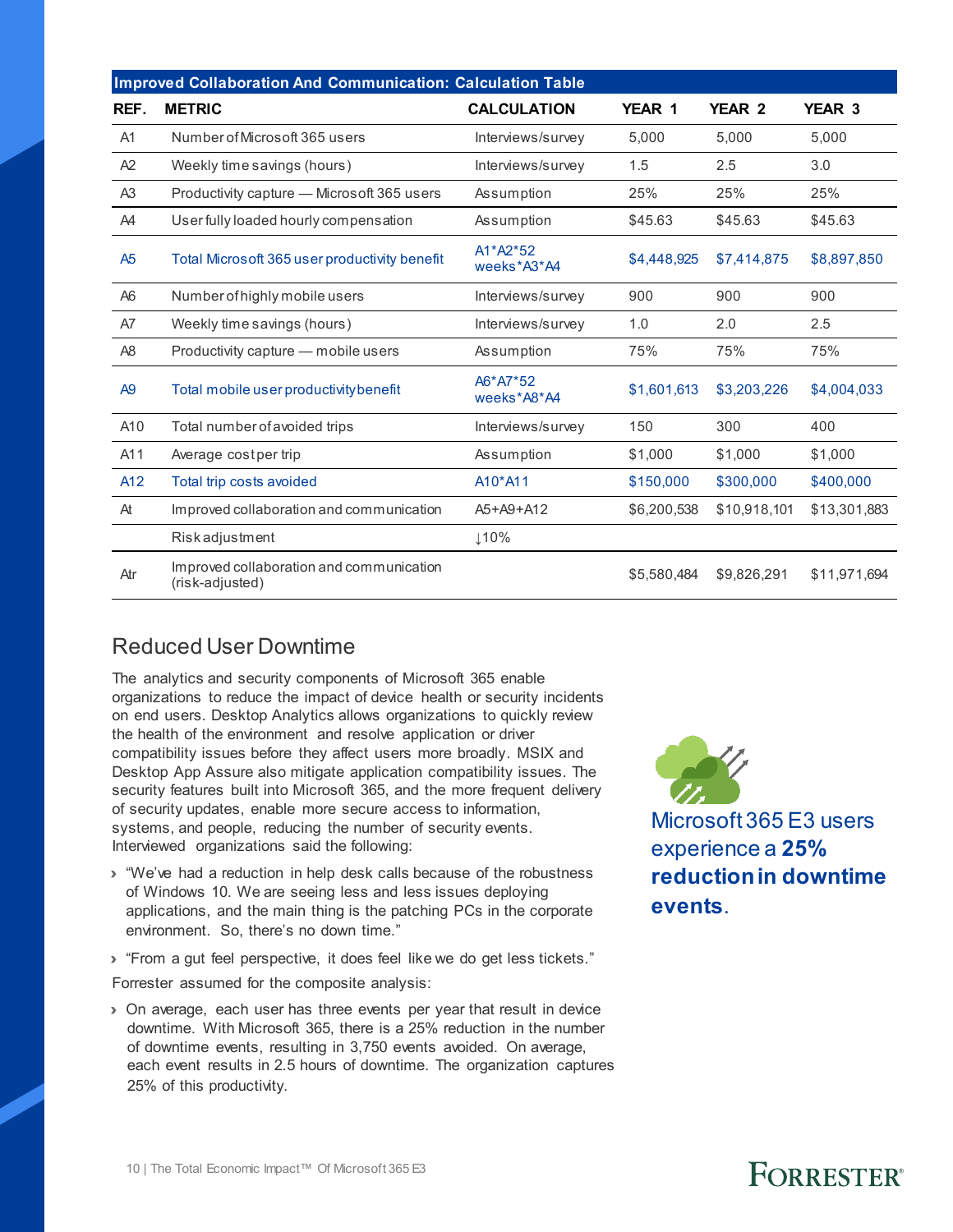› The average knowledge worker fully burdened compensation (including all benefits and taxes) is \$45.63 per hour, or \$94,940 annually.

End users can also recoup productivity during remaining downtime events by accessing their applications on a separate device. Forrester was not able to quantify the impact of this benefit for this study.

The following risks can affect this benefit estimate:

› The amount and length of downtime events in the previous environment is highly variable based on prior tools and security practices. The ability to reduce the number of downtime events will depend on the use of analytics and security features in Microsoft 365.

To account for these risks, Forrester adjusted this benefit downward by 10%, yielding a three-year risk-adjusted total PV of \$170,952.

|                | <b>Reduced User Downtime: Calculation Table</b> |                            |          |               |               |  |  |  |  |  |  |
|----------------|-------------------------------------------------|----------------------------|----------|---------------|---------------|--|--|--|--|--|--|
| REF.           | <b>METRIC</b>                                   | <b>CALCULATION</b>         | YEAR 1   | <b>YEAR 2</b> | <b>YEAR 3</b> |  |  |  |  |  |  |
| <b>B1</b>      | Device downtime events per year, before         | 3 events per user per year | 15.000   | 15.000        | 15,000        |  |  |  |  |  |  |
| <b>B2</b>      | Reduction in device downtime events             | Interviews/survey          | 10%      | 20%           | 25%           |  |  |  |  |  |  |
| B <sub>3</sub> | Hours of downtime per incident                  | Interviews/survey          | 2.5      | 2.5           | 2.5           |  |  |  |  |  |  |
| <b>B4</b>      | User fully loaded hourly compensation           | Assumption                 | \$45.63  | \$45.63       | \$45.63       |  |  |  |  |  |  |
| <b>B5</b>      | Productivity capture                            | Assumption                 | 25%      | 25%           | 25%           |  |  |  |  |  |  |
| <b>Bt</b>      | Reduced user downtime                           | B1*B2*B3*B4*B5             | \$42,778 | \$85,556      | \$106,945     |  |  |  |  |  |  |
|                | Riskadjustment                                  | 110%                       |          |               |               |  |  |  |  |  |  |
| <b>Btr</b>     | Reduced user downtime (risk-adjusted)           |                            | \$38,500 | \$77.001      | \$96.251      |  |  |  |  |  |  |

#### Improved Security And Compliance

The suite of security tools across the Microsoft 365 solutions reduces the risk of a major security breach, the number of end user security incidents, and the time it takes to remediate those events. Microsoft 365 provides better visibility with Desktop Analytics, identity and access management with Azure Active Directory (AAD), mobile device and application management with Microsoft Intune, and information protection with BitLocker and Office 365 ProPlus message encryption and sensitivity labels. Microsoft 365 also ensures that people can access information easily and securely from any device with OneDrive. Organizations can use single sign-on for both cloud and on-premises applications, provision or deprovision users rapidly, and, with regular security patches, stay up to date with the latest security features.

For the composite analysis:

› Forrester used data from the 2018 Ponemon "Cost of Data Breach Study" to arrive at an average total cost of a breach without security automation tools of \$4,430,000 and an average probability of a breach of [1](#page-26-0)3.95% per year.<sup>1</sup> By deploying Microsoft 365 security features, Forrester assumes the composite reduces its risk of a breach by 40%. The organization realizes more of this benefit each year as the rollout expands to more devices and more security solutions are deployed.



Organizations using Microsoft 365 **reduce the risk of a security breach by 40%.**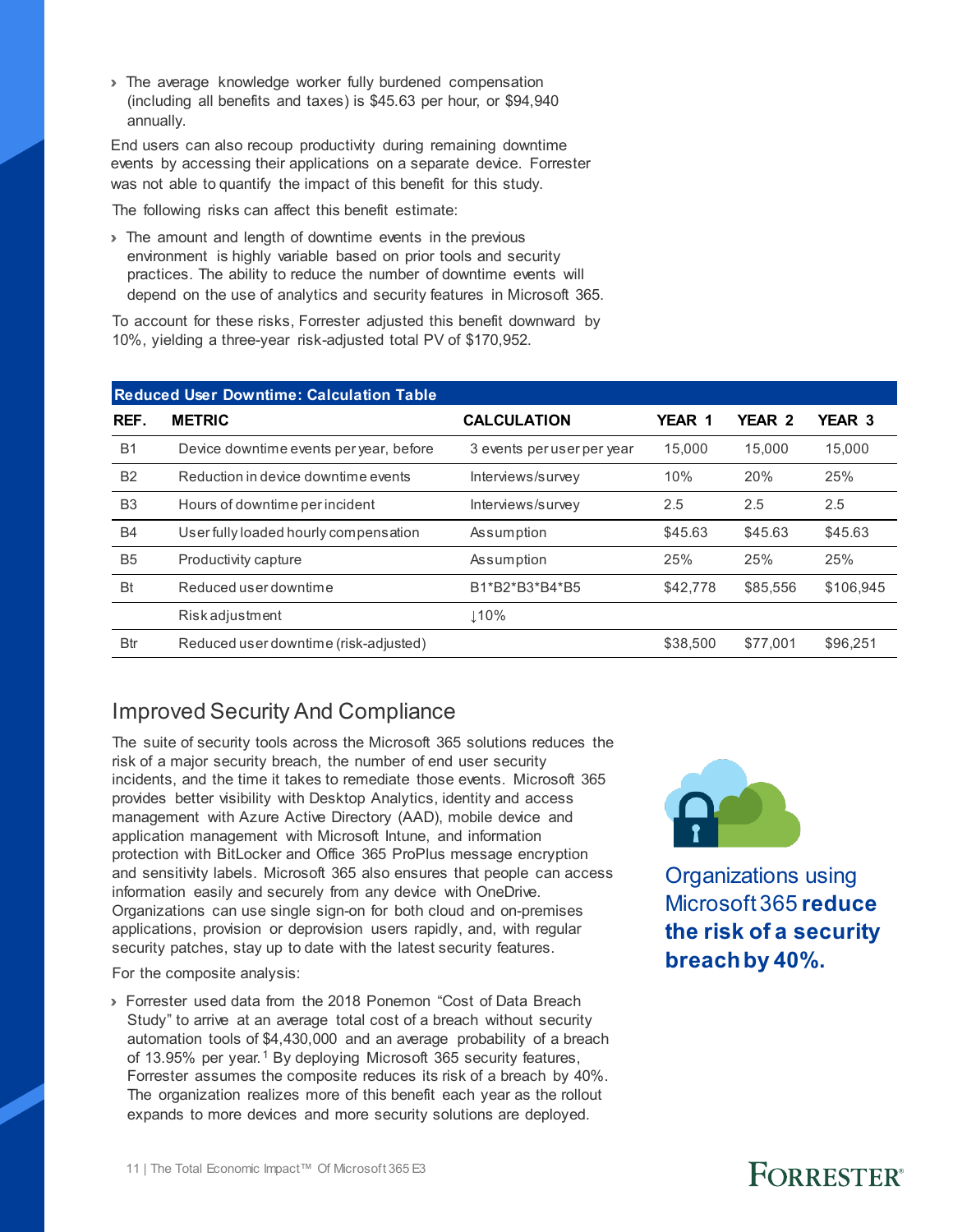The following risks can affect this benefit estimate:

- › The Ponemon Institute data represents global average figures. An organization's actual risk level may differ from these figures based on size, industry, region, and other factors.
- › The ability to reduce the number of incidents depends on the security features implemented, training for IT on how to use them, user behavior, and time spent educating and training users on security best practices.

To account for these risks, Forrester adjusted this benefit downward by 15%, yielding a three-year risk-adjusted total PV of \$383,606.

| <b>Improved Security And Compliance: Calculation Table</b> |                                                               |                    |             |             |             |  |  |  |  |  |  |
|------------------------------------------------------------|---------------------------------------------------------------|--------------------|-------------|-------------|-------------|--|--|--|--|--|--|
| REF.                                                       | <b>METRIC</b>                                                 | <b>CALCULATION</b> | YEAR 1      | YEAR 2      | YEAR 3      |  |  |  |  |  |  |
| C <sub>1</sub>                                             | Average total cost of a breach without security<br>automation | Ponemon            | \$4,430,000 | \$4,430,000 | \$4,430,000 |  |  |  |  |  |  |
| C <sub>2</sub>                                             | Average probability of a breach                               | Ponemon            | 13.95%      | 13.95%      | 13.95%      |  |  |  |  |  |  |
| C <sub>3</sub>                                             | Reduction in risk                                             | Interviews/survey  | 20%         | 30%         | 40%         |  |  |  |  |  |  |
| Ct                                                         | Improved security and compliance                              | $C1*C2*C3$         | \$123.597   | \$185,396   | \$247,194   |  |  |  |  |  |  |
|                                                            | <b>Riskadjustment</b>                                         | Լ15%               |             |             |             |  |  |  |  |  |  |
| Ctr                                                        | Improved security and compliance (risk-adjusted)              |                    | \$105.057   | \$157.586   | \$210,115   |  |  |  |  |  |  |

#### Reduction In Help Desk Calls

Microsoft 365 includes some self-service functionality, like the ability for users to reset passwords or provision new applications, which reduces the number of help desk calls for simple tasks. The Desktop Analytics functionality provides improved visibility into the environment and device health so that IT can proactively address issues before they impact more users.

Forrester assumed for the composite analysis:

- › In the prior environment, the composite organization had on average four help desk calls per user per year. With the Microsoft 365 implementation, help desk calls reduce by 25%.
- › The cost per call is \$20.

The following risks can affect this benefit estimate:

- › Benefits will vary based on the implementation and training of users on self-service features and the use of Desktop Analytics to proactively address device health issues before they affect a larger number of users.
- › Some organizations may see an initial spike in help desk calls until end users become more familiar with the new solution set.

To account for these risks, Forrester adjusted this benefit downward by 10%, yielding a three-year risk-adjusted total PV of \$159,850.



**25% reduction in help desk calls** with selfservice and device health features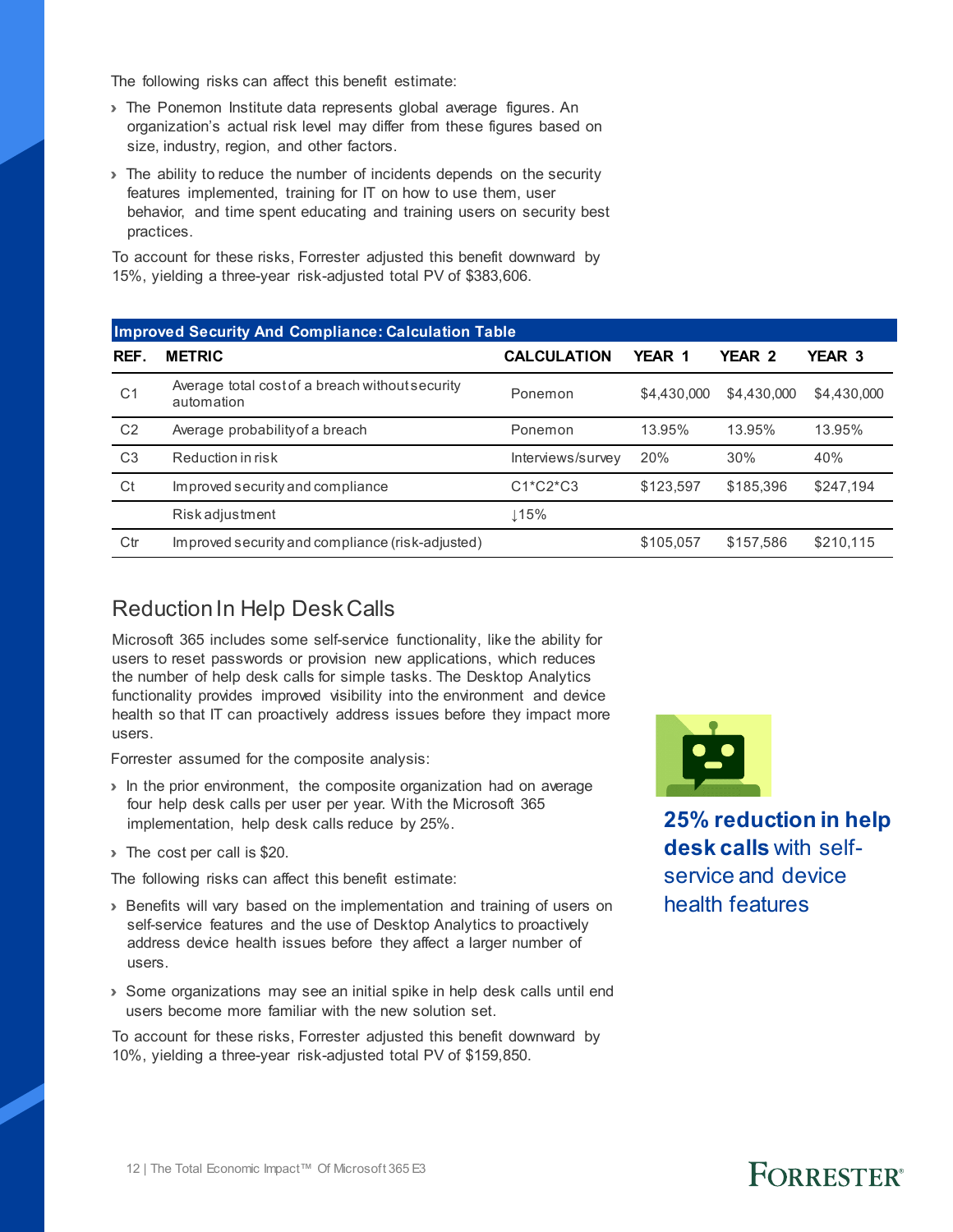|                | <b>Reduction In Help Desk Calls: Calculation Table</b>                  |                              |          |          |           |  |  |  |  |  |  |
|----------------|-------------------------------------------------------------------------|------------------------------|----------|----------|-----------|--|--|--|--|--|--|
| REF.           | <b>METRIC</b>                                                           | <b>CALCULATION</b>           | YEAR 1   | YEAR 2   | YEAR 3    |  |  |  |  |  |  |
| D <sub>1</sub> | Number of help desk calls related to Microsoft<br>products, prior state | 4 calls per user per<br>year | 20,000   | 20,000   | 20,000    |  |  |  |  |  |  |
| D <sub>2</sub> | Reduction in calls                                                      | Interview/survey             | 10%      | 20%      | 25%       |  |  |  |  |  |  |
| D <sub>3</sub> | Cost per call                                                           | Assumption                   | \$20     | \$20     | \$20      |  |  |  |  |  |  |
| Dt             | Reduction in help desk calls                                            | $D1^*D2^*D3$                 | \$40,000 | \$80,000 | \$100,000 |  |  |  |  |  |  |
|                | <b>Riskadjustment</b>                                                   | 110%                         |          |          |           |  |  |  |  |  |  |
| Dtr            | Reduction in help desk calls (risk-adjusted)                            |                              | \$36,000 | \$72,000 | \$90,000  |  |  |  |  |  |  |

#### Device Provisioning Time Savings

In the prior environment, IT would image devices manually, resulting in significant time spent on creating and maintaining images and provisioning devices to users. With the Microsoft 365 investment, IT can now securely provision devices over the cloud using Windows AutoPilot and EMS (Intune and Azure Active Directory) to automate device deployment. Files On-Demand makes all of a user's files available in seconds after logging in to a new device. Automated provisioning programs for other devices are also supported by EMS. By defining a set of compliance policies and configuration profiles, IT no longer needs to handle every device individually.

Forrester assumed for the composite analysis:

- › The composite provisions 1.2 devices per user over a four-year refresh cycle. This translates to approximately 1,500 devices provisioned each year. The composite saves 4 hours per device due to automated provisioning.
- › The average IT fully burdened compensation (including all benefits and taxes) is \$68.75 per hour, or \$143,000 annually. Forrester does not include a productivity capture for this time savings because it is time saved on a discrete task and not overall time savings.

The following risks can affect this benefit estimate:

› This benefit will vary based on the number of devices being provisioned, the ability to automate device provisioning processes, and any previous outsourcing or other solutions in place for provisioning.

To account for these risks, Forrester adjusted this benefit downward by 5%, yielding a three-year risk-adjusted total PV of \$974,535.



**4 hours saved per device** with automated device provisioning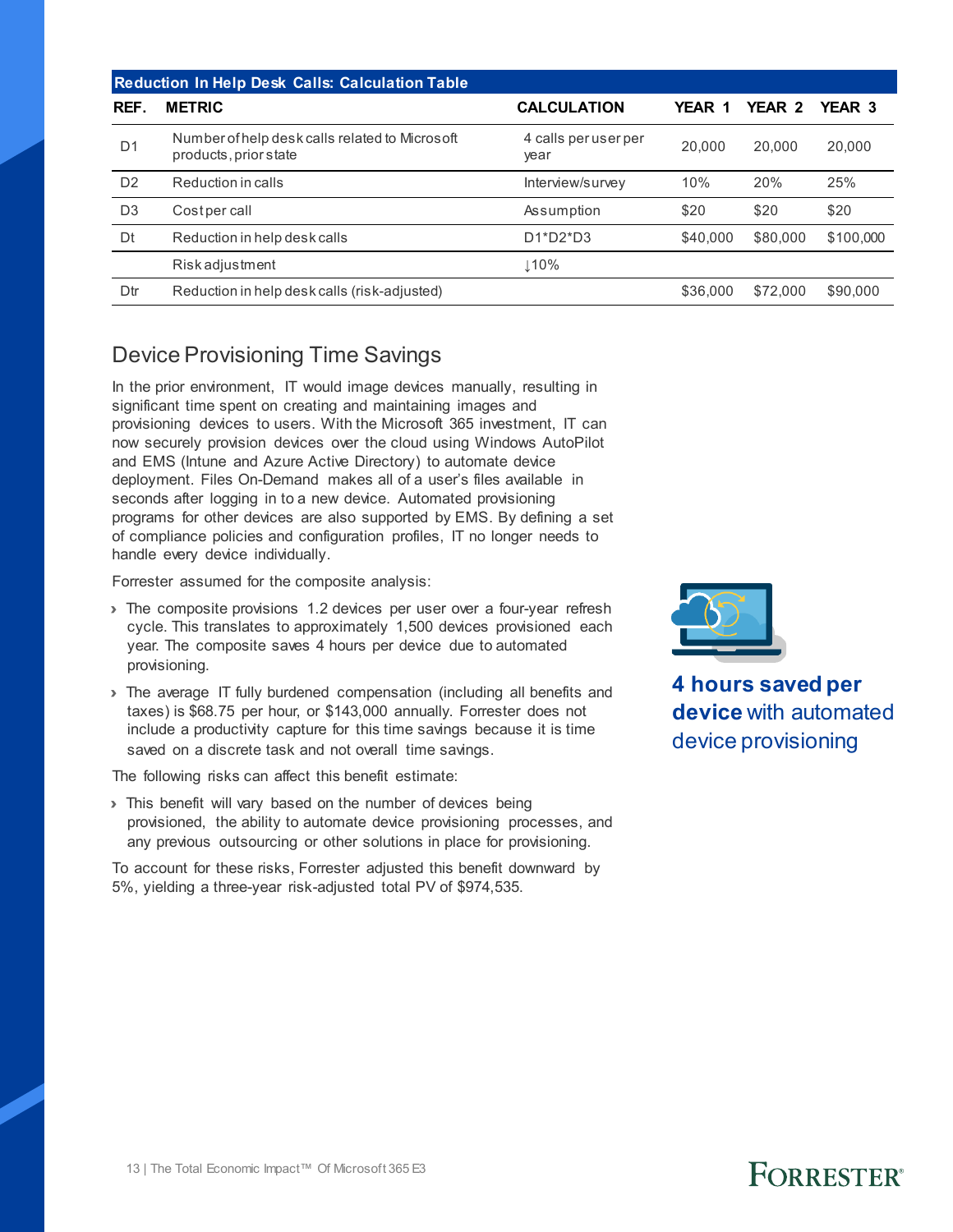|                | <b>Device Provisioning Time Savings: Calculation Table</b> |                                                         |               |           |           |  |  |  |  |  |
|----------------|------------------------------------------------------------|---------------------------------------------------------|---------------|-----------|-----------|--|--|--|--|--|
| REF.           | <b>METRIC</b>                                              | <b>CALCULATION</b>                                      | <b>YEAR 1</b> | YEAR 2    | YEAR 3    |  |  |  |  |  |
| E1             | Number of devices provisioned                              | 5,000 users*1.2 devices/4 years (four-<br>year refresh) | 1.500         | 1.500     | 1.500     |  |  |  |  |  |
| E <sub>2</sub> | Device provisioning time saved<br>(hours per device)       | Interviews/survey                                       | 4             | 4         | 4         |  |  |  |  |  |
| E <sub>3</sub> | IT fully loaded hourly compensation                        | Assumption                                              | \$68.75       | \$68.75   | \$68.75   |  |  |  |  |  |
| Et             | Device provisioning time savings                           | $E1*E2*E3$                                              | \$412,500     | \$412,500 | \$412,500 |  |  |  |  |  |
|                | <b>Riskadjustment</b>                                      | ⊥5%                                                     |               |           |           |  |  |  |  |  |
| Etr            | Device provisioning time savings<br>(risk-adjusted)        |                                                         | \$391.875     | \$391.875 | \$391.875 |  |  |  |  |  |

### Application Provisioning Savings

Microsoft 365 provides self-service and automation tools for application provisioning, reducing the time that IT spends on this task and reducing the time it takes for end users to access applications they need to be productive. Windows 10 integrates with tools and services such as the Microsoft Store and the Microsoft Store for Business. End users can access and install many applications without calling their help desk, and IT can ensure that users install the right version of the right application. Additionally, Microsoft 365 reduces the application testing time required for major operating system (OS) releases with Desktop Analytics, MSIX, and Desktop App Assure. OS releases are no longer the major, every two- or three-year undertakings that come with new and updated features in virtually every area. Instead, operating system updates come incrementally, most commonly twice-a-year feature updates and monthly quality updates. Applications that don't interact with a new or updated feature likely don't need testing.

One interviewees said, "Now we have the Microsoft Store for business enabled so the users can actually go to the Store where we have the applications published and then download, which saves a lot of time."

Forrester assumed for the composite analysis:

- › In the prior environment, IT spent 1,000 hours per year on application provisioning. This initially decreases by 15%, improving to a 30% reduction as more applications are moved to the app store.
- › In the prior environment, IT spent 8,000 hours per year on application compatibility testing. By selectively testing applications, this decreases by 50% in Year 1, improving to a 70% reduction by Year 3.
- › The average IT fully burdened compensation (including all benefits and taxes) is \$68.75 per hour, or \$143,000 annually. Forrester does not include a productivity capture for this time savings because it is time saved on a discrete task and not overall time savings.

The following risks can affect this benefit estimate:

› This benefit will depend on the previous application provisioning processes, number of application requests from end users, the total number of applications in the portfolio, and the amount of application testing required in the prior environment.



**30% reduction in application provisioning time** with self-service access



**70% reduction in application testing time**  with targeted testing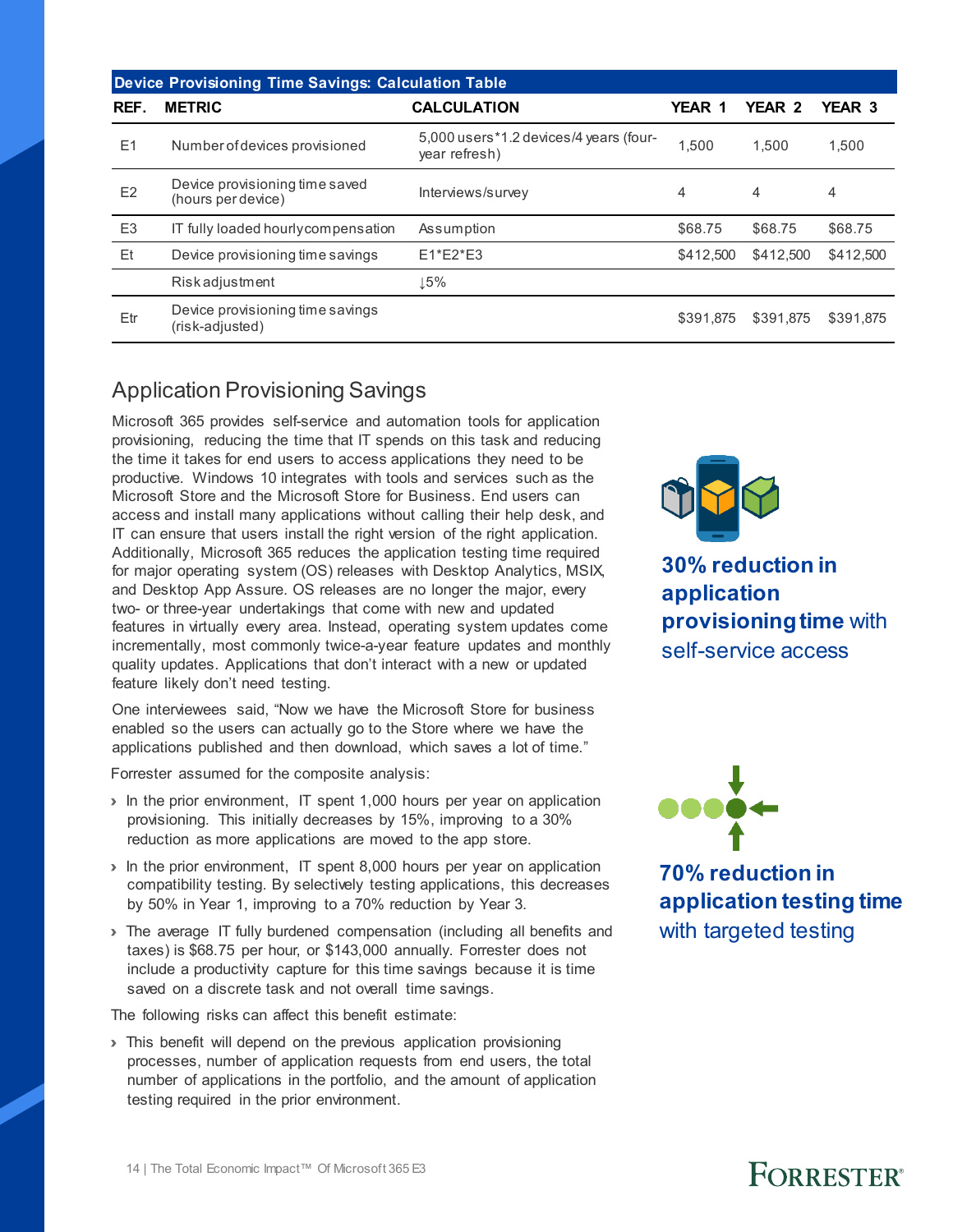› Some organizations had difficulty adjusting to the new frequency of updates and the resulting need to test applications more frequently. Organizations also found that their third-party vendors struggled to keep up with the new frequency of updates, creating more compatibility issues for those applications.

To account for these risks, Forrester adjusted this benefit downward by 5%, yielding a three-year risk-adjusted total PV of \$918,325.

|                | <b>Application Provisioning Savings: Calculation Table</b>      |                    |           |               |               |  |  |  |  |  |  |
|----------------|-----------------------------------------------------------------|--------------------|-----------|---------------|---------------|--|--|--|--|--|--|
| REF.           | <b>METRIC</b>                                                   | <b>CALCULATION</b> | YEAR 1    | <b>YEAR 2</b> | <b>YEAR 3</b> |  |  |  |  |  |  |
| F <sub>1</sub> | Time spent on application provisioning before (hours)           | Interviews/survey  | 1.000     | 1.100         | 1.210         |  |  |  |  |  |  |
| F <sub>2</sub> | Reduction in time spent on application provisioning             | Interviews/survey  | 15%       | 25%           | 30%           |  |  |  |  |  |  |
| F <sub>3</sub> | Time spent on application compatibility testing (hours)         | Interviews/survey  | 8,000     | 9.000         | 10,125        |  |  |  |  |  |  |
| F <sub>4</sub> | Reduction in time spent on application compatibility<br>testing | Interviews/survey  | 50%       | 60%           | 70%           |  |  |  |  |  |  |
| F <sub>5</sub> | IT fully loaded hourly compensation                             | Assumption         | \$68.75   | \$68.75       | \$68.75       |  |  |  |  |  |  |
| Ft             | Application provisioning savings                                | (F1*F2+F3*F4)*F5   | \$285,313 | \$390,156     | \$512,222     |  |  |  |  |  |  |
|                | <b>Riskadjustment</b>                                           | ⊥5%                |           |               |               |  |  |  |  |  |  |
| Ftr            | Application provisioning savings (risk-adjusted)                |                    | \$271.047 | \$370.648     | \$486.611     |  |  |  |  |  |  |

### Technology Infrastructure Cost Avoided

Organizations can replace third-party security, mobile device management, communication, and collaboration tools with functionality in Microsoft 365. Windows Defender Antivirus replaces the third-party antivirus, EMS replaces multiple endpoint management tools, and functionality like Microsoft Teams replaces previous collaboration tools. Organizations also receive total cost of ownership savings by moving their on-premises Microsoft environments to Microsoft 365. Organizations switch to subscription license fees, reducing capex license costs. Organizations can also avoid purchases of on-premises infrastructure. By simplifying and modernizing their environments, organizations also reduce the amount of IT support needed for administration and management. Interviewees said:

- › "Microsoft has done a good job to streamline the patching process."
- › "The feature updates are certainly less disruptive. We're not having to create giant project efforts and carry all of that overhead to deploy the next version of Windows. It takes less people to execute the change from an engineering standpoint."
- › "I think that, overall, it provides for a better platform for us to troubleshoot any issues that come across. It's much more consistent than the Windows 7 environment was, and it definitely seems to harbor less bugs and problems."
- › "Before, we were chasing our tails. I anticipate management of the environment savings."
- › "We're able to repurpose that effort to drive more value, like we're able to change more stuff, we're able to have more core configuration."

Forrester assumed for the composite analysis:

"The feature updates are certainly less disruptive. We're not having to create giant project efforts and carry all of that overhead to deploy the next version of Windows. It takes less people to execute the change from an engineering standpoint."

*End user experience delivery, financial services company*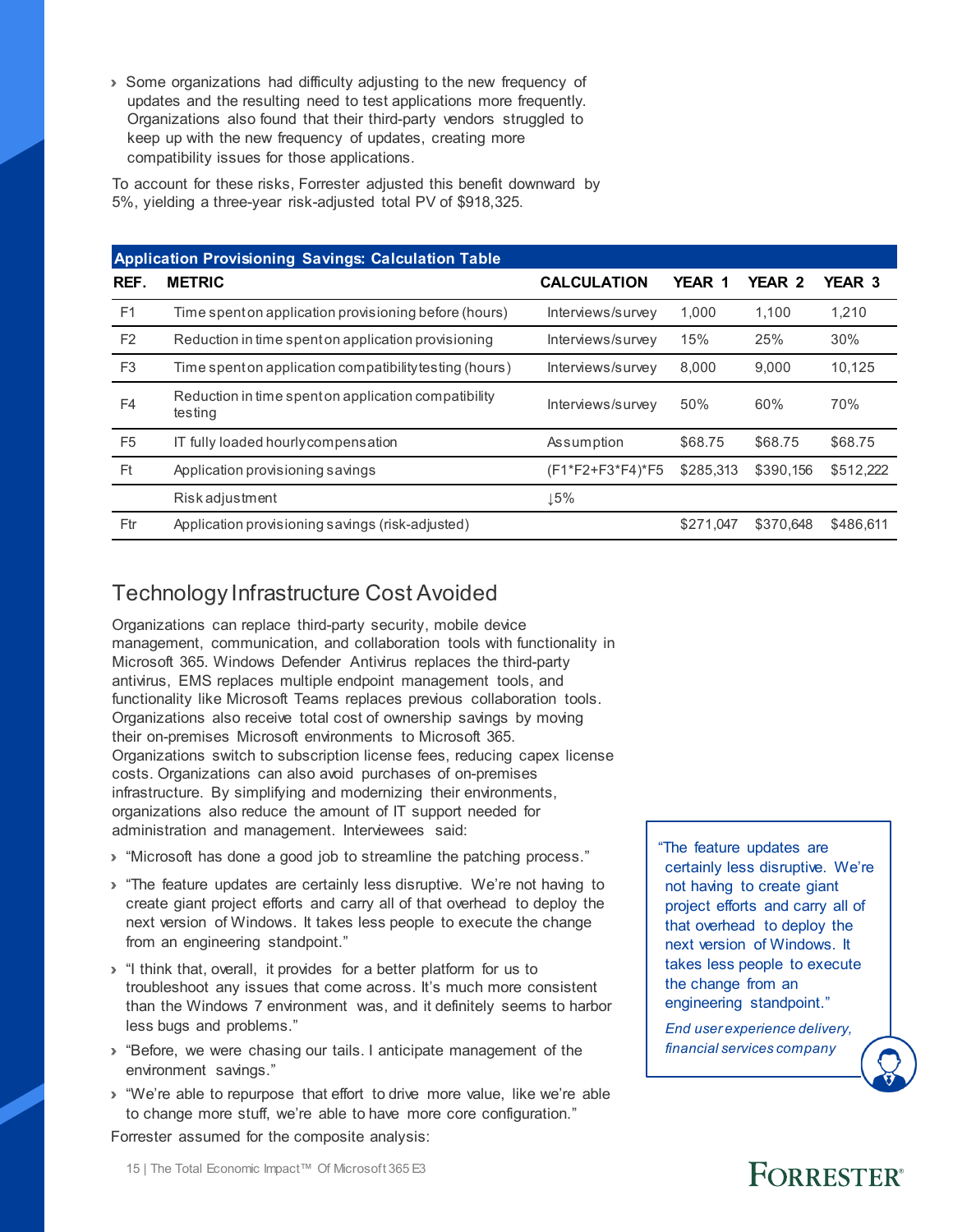- › The composite replaces four third-party tools with functionality in Microsoft 365. On average, each third-party tool cost the organization \$30 per user per year in license and infrastructure costs. The organization gets 75% of this benefit in Year 1 as it completes its phased rollout.
- › By switching to Microsoft 365 E3 subscription license costs, the organization can reduce its Microsoft license costs by 30%.
- › The organization avoids \$350,000 in on-premises infrastructure purchases and resulting maintenance costs by migrating to the cloud.
- › By simplifying the overall environment, moving to the cloud, and increasing automation, the organization reduces its IT administration effort. In the previous environment, four FTEs maintained the platform. In the new environment (in the cost section below), three FTEs are needed, resulting in a savings of one FTE. The average IT fully burdened compensation (including all benefits and taxes) is \$143,000 annually.

The following risks can affect this benefit estimate:

- › This benefit will vary based on the previous third-party solutions that can be replaced and negotiated pricing for those solutions.
- › License and infrastructure costs will vary from organization to organization.

To account for these risks, Forrester adjusted this benefit downward by 10%, yielding a three-year risk-adjusted total PV of just over \$11 million.



**\$11 million in TCO avoided** by migrating to Microsoft 365

|                | <b>Technology Infrastructure Cost Avoided: Calculation Table</b> |                                                  |                |             |                |                   |  |  |  |  |  |
|----------------|------------------------------------------------------------------|--------------------------------------------------|----------------|-------------|----------------|-------------------|--|--|--|--|--|
| REF.           | <b>METRIC</b>                                                    | <b>CALCULATION</b>                               | <b>INITIAL</b> | YEAR 1      | <b>YEAR 2</b>  | YEAR <sub>3</sub> |  |  |  |  |  |
| G <sub>1</sub> | Cost savings from replacing<br>prior third-party tools           | 4 tools replaced, average<br>\$30/user/year/tool |                | \$450,000   | \$600,000      | \$600,000         |  |  |  |  |  |
| G <sub>2</sub> | Avoided Microsoft license<br>costs                               | 30% reduction                                    | \$1,500,000    | \$3,000,000 | \$3,000,000    | \$3,000,000       |  |  |  |  |  |
| G <sub>3</sub> | Eliminated on-premises<br>costs                                  | Assumption                                       | \$350,000      | \$70,000    | \$70,000       | \$70,000          |  |  |  |  |  |
| G <sub>4</sub> | Prior ongoing IT<br>administration (FTEs)                        | Interviews/survey                                |                | 4           | $\overline{4}$ | $\overline{4}$    |  |  |  |  |  |
| G <sub>5</sub> | IT fully loaded annual<br>compensation                           | Interviews/survey                                |                | \$143,000   | \$143,000      | \$143,000         |  |  |  |  |  |
| Gt             | Technologyinfrastructure<br>costavoided                          | G1+G2+G3+G4*G5                                   | \$1,850,000    | \$4,092,000 | \$4,242,000    | \$4,242,000       |  |  |  |  |  |
|                | Risk adjustment                                                  | ↓10%                                             |                |             |                |                   |  |  |  |  |  |
| Gtr            | Technologyinfrastructure<br>cost avoided (risk-adjusted)         |                                                  | \$1,665,000    | \$3,682,800 | \$3,817,800    | \$3,817,800       |  |  |  |  |  |
|                |                                                                  |                                                  |                |             |                |                   |  |  |  |  |  |

#### **Flexibility**

The value of flexibility is clearly unique to each customer, and the measure of its value varies from organization to organization. There are multiple scenarios in which a customer might choose to implement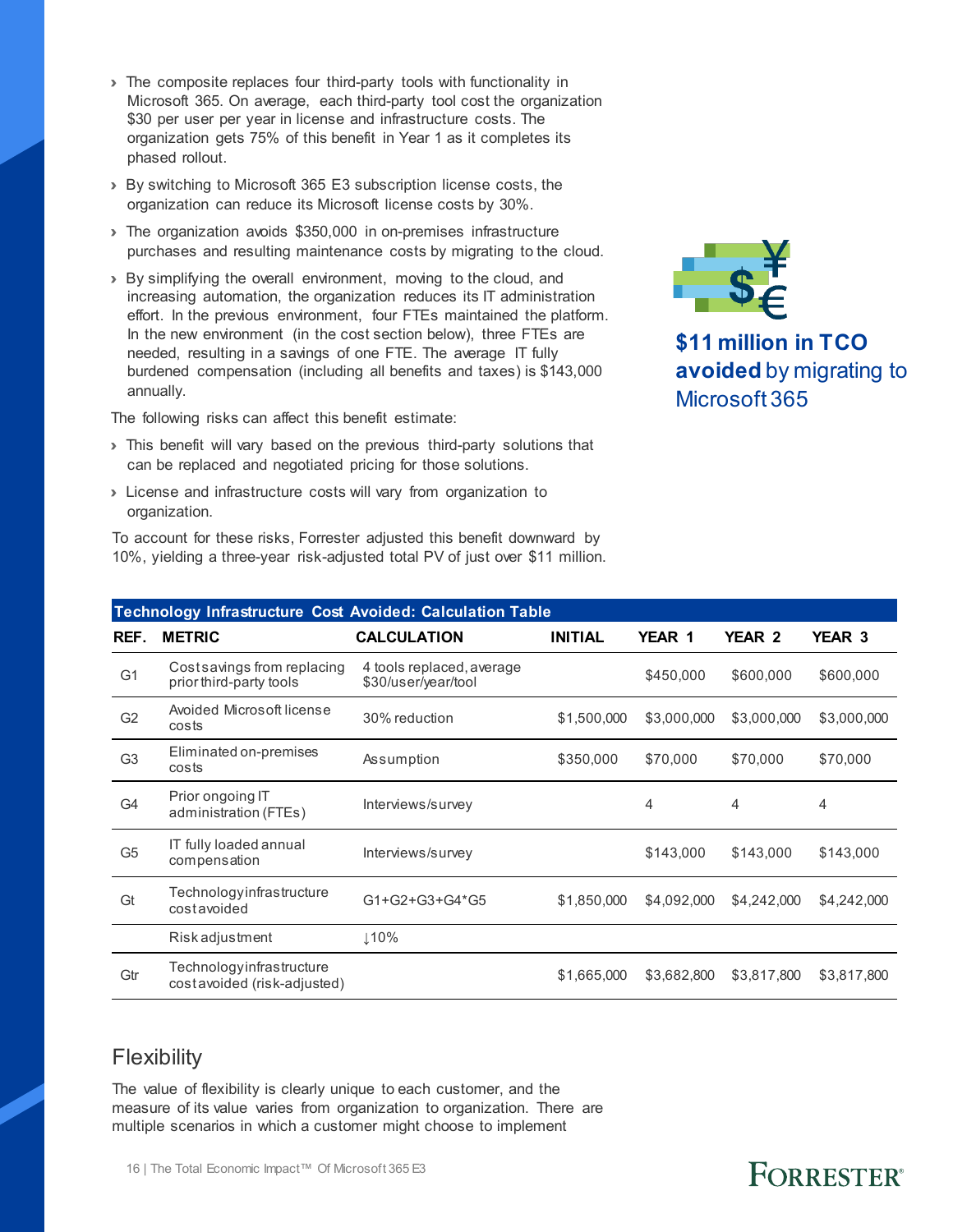Microsoft 365 E3 and later realize additional uses and business opportunities, including:

- › **Increasing the adoption of productivity-generating features.** With updates being delivered more frequently, organizations have additional opportunities to increase awareness and provide training for new features that can help end users and IT staff increase their productivity-related time savings, including AI features.
- › **Additional functionality may also help to streamline costs in other areas.** Delivery optimization enables organization to utilize peer-topeer distribution capabilities to update devices internally, potentially creating network bandwidth savings.

Flexibility would also be quantified when evaluated as part of a specific project (described in more detail in Appendix A).

Flexibility, as defined by TEI, represents an investment in additional capacity or capability that could be turned into business benefit for a future additional investment. This provides an organization with the "right" or the ability to engage in future initiatives but not the obligation to do so.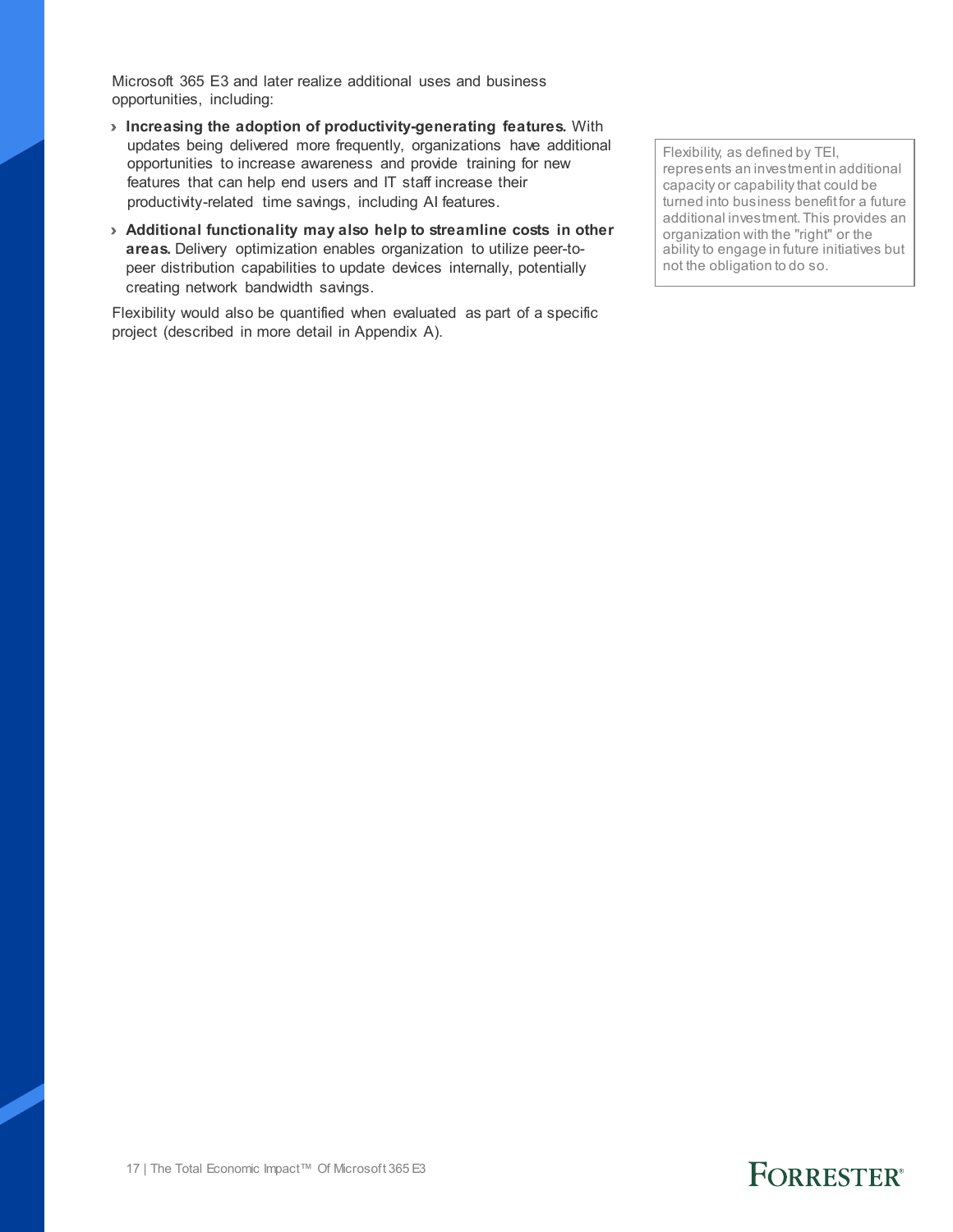## **Analysis Of Costs**

**QUANTIFIED COST DATA AS APPLIED TO THE COMPOSITE**

|      | <b>Total Costs</b>                                |                |             |             |                   |              |                         |
|------|---------------------------------------------------|----------------|-------------|-------------|-------------------|--------------|-------------------------|
| Ref. | Cost                                              | <b>Initial</b> | Year 1      | Year 2      | Year <sub>3</sub> | <b>Total</b> | <b>Present</b><br>Value |
| Htr  | License costs                                     | \$1.102.500    | \$2,205,000 | \$2,205,000 | \$2,205,000       | \$7,717,500  | \$6,586,009             |
| Itr  | Planning, implementation,<br>and deployment costs | \$3,205,146    | \$2,352,900 | \$545,100   | \$545,100         | \$6,648,246  | \$6,204,183             |
| Jtr  | Training costs                                    | \$880.770      | \$796.620   | \$536,580   | \$536,580         | \$2,750,550  | \$2,451,565             |
|      | Total costs (risk-adjusted)                       | \$5,188,416    | \$5.354.520 | \$3,286,680 | \$3,286,680       | \$17,116,296 | \$15,241,757            |

#### License Costs

Forrester assumes for the composite analysis:

› The composite organization purchases 5,000 Microsoft 365 E3 licenses. Licenses cost \$35 per user per month. The organization incurs six months of license costs in the initial period due to upfront testing and deployment. The rollout ends during Year 1, which represents the first full year of license costs for all users.

The following risks can affect this cost estimate:

› License costs are variable based on volume discounts, other products licensed from the same vendor, or other discounts.

To account for these risks, Forrester adjusted this cost upward by 5%, yielding a three-year risk-adjusted total PV of approximately \$6.6 million. The table above shows the total of all costs across the areas listed below, as well as present values (PVs) discounted at 10%. Over three years, the composite organization expects risk-adjusted total costs to be a PV of more than \$15 million.

Implementation risk is the risk that a proposed investment may deviate from the original or expected requirements, resulting in higher costs than anticipated. The greater the uncertainty, the wider the potential range of outcomes for cost estimates.

FORRESTER®

| <b>License Costs: Calculation Table</b> |                                   |                                              |                |               |             |               |  |  |  |  |
|-----------------------------------------|-----------------------------------|----------------------------------------------|----------------|---------------|-------------|---------------|--|--|--|--|
| REF.                                    | <b>METRIC</b>                     | <b>CALCULATION</b>                           | <b>INITIAL</b> | <b>YEAR 1</b> | YEAR 2      | <b>YEAR 3</b> |  |  |  |  |
| H1                                      | Number of Microsoft<br>365 users  | Interviews/survey                            | 5,000          | 5.000         | 5.000       | 5.000         |  |  |  |  |
| H <sub>2</sub>                          | Microsoft 365 F3<br>license cost  | \$35 per user per month, 6<br>months initial | \$210          | \$420         | \$420       | \$420         |  |  |  |  |
| Ht                                      | License costs                     | $H1*H2$                                      | \$1,050,000    | \$2,100,000   | \$2,100,000 | \$2,100,000   |  |  |  |  |
|                                         | Riskadjustment                    | 15%                                          |                |               |             |               |  |  |  |  |
| Htr                                     | License costs (risk-<br>adjusted) |                                              | \$1,102,500    | \$2,205,000   | \$2,205,000 | \$2,205,000   |  |  |  |  |

### Planning, Implementation, And Deployment Costs

Planning, implementation, and deployment costs vary significantly based on the length of deployment, professional services used, which solutions are deployed, and the number of devices. Most organizations use professional services initially to speed up deployment time and help with configuration and integrations.

Forrester assumes for the composite analysis

18 | The Total Economic Impact™ Of Microsoft 365 E3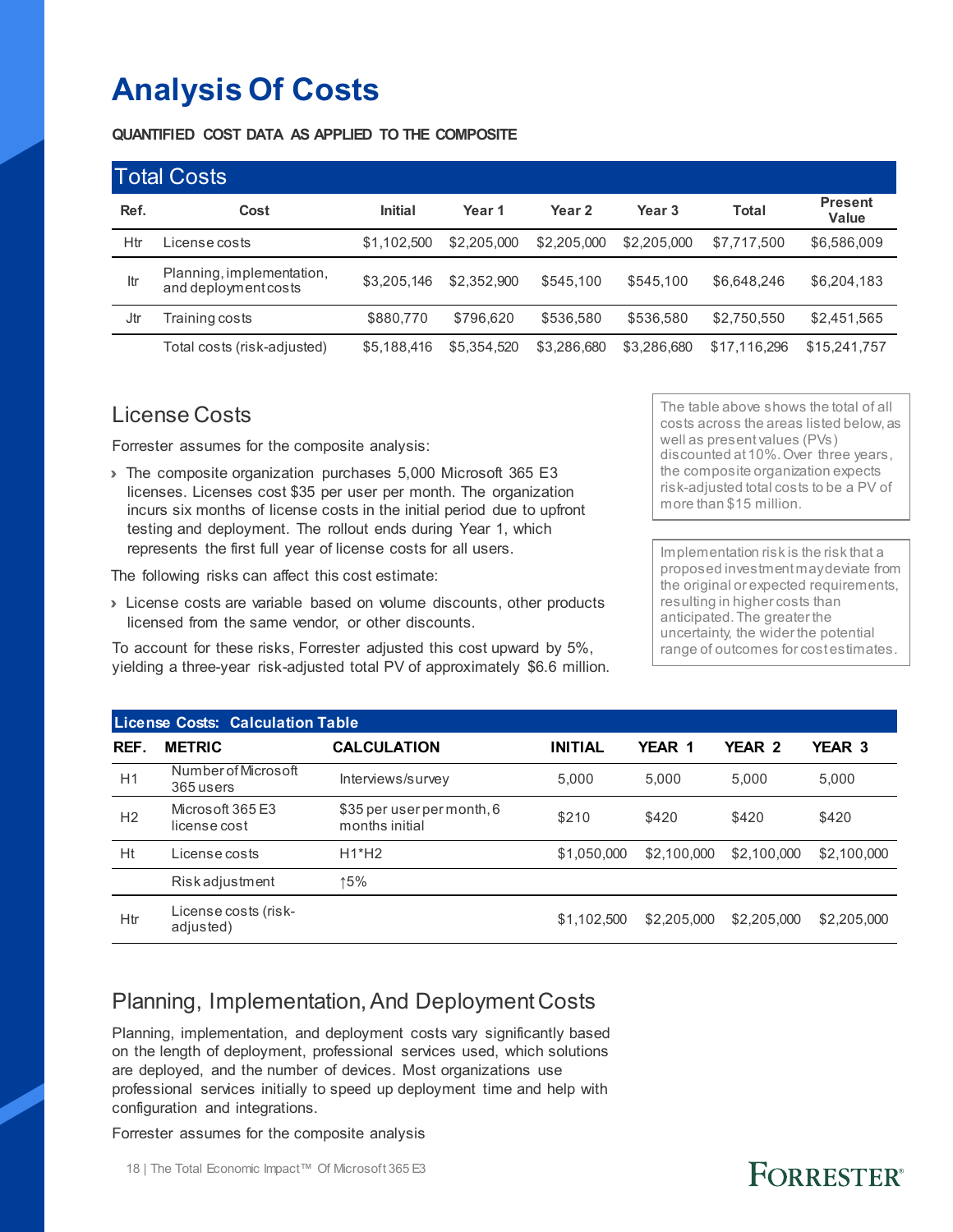- › The composite has a 10-month initial deployment period. During this time, the organization stands up the solutions and completes early testing and deployments.
- > The composite uses \$1.8 million in professional services during the initial period and \$1 million in professional services to complete the rollout during Year 1.
- › Eight internal FTEs are involved with implementation and deployment in the initial 10 months. Four FTEs complete the rollout during Year 1. The composite requires three FTEs for ongoing management to support and configure Microsoft solutions, manage user accounts, and roll out new solution components.
- › The average IT fully burdened compensation (including all benefits and taxes) is \$143,000 annually.
- › The migration requires \$45,000 in annual additional technology spend, 75% of which is incurred in the initial period.

The following risks can affect this cost estimate:

› Costs will vary based on the size and scope of the deployment, the number of FTEs required, and the amount of professional services support needed. The adoption of videoconferencing will affect the increase in bandwidth costs.

To account for these risks, Forrester adjusted this cost upward by 15%, yielding a three-year risk-adjusted total PV of approximately \$6.2 million.



**10 months** Initial implementation and deployment time

| Planning, Implementation, And Deployment Costs: Calculation Table |                                                                   |                                 |                |             |               |               |  |  |
|-------------------------------------------------------------------|-------------------------------------------------------------------|---------------------------------|----------------|-------------|---------------|---------------|--|--|
| REF.                                                              | <b>METRIC</b>                                                     | <b>CALCULATION</b>              | <b>INITIAL</b> | YEAR 1      | <b>YEAR 2</b> | <b>YEAR 3</b> |  |  |
| $\vert$ 1                                                         | Number of months                                                  | Interviews/survey               | 10             | 12          | 12            | 12            |  |  |
| 12                                                                | Internal FTEs for planning and<br>implementation                  | Interviews/survey               | 8              | 4           |               |               |  |  |
| 3                                                                 | Professional services costs                                       | Assumption                      | \$1,800,000    | \$1,000,000 |               |               |  |  |
| 4                                                                 | Additional technology costs                                       | Interviews/survey               | \$33,750       | \$45,000    | \$45,000      | \$45,000      |  |  |
| 15                                                                | Internal FTEs for ongoing<br>management and administration        | Interviews/survey               |                | 3           | 3             | 3             |  |  |
| 6                                                                 | IT fully loaded annual compensation                               | Assumption                      | \$143,000      | \$143,000   | \$143,000     | \$143,000     |  |  |
| It                                                                | Planning, implementation, and<br>deployment costs                 | $((11/12)^*(12+15)^*[6]+13+14)$ | \$2,787,083    | \$2,046,000 | \$474,000     | \$474,000     |  |  |
|                                                                   | <b>Riskadjustment</b>                                             | ↑15%                            |                |             |               |               |  |  |
| Itr                                                               | Planning, implementation, and<br>deployment costs (risk-adjusted) |                                 | \$3,205,146    | \$2,352,900 | \$545,100     | \$545,100     |  |  |

#### Training Costs

Both IT staff and end users require training on new features and functionality.

Forrester assumes for the financial analysis: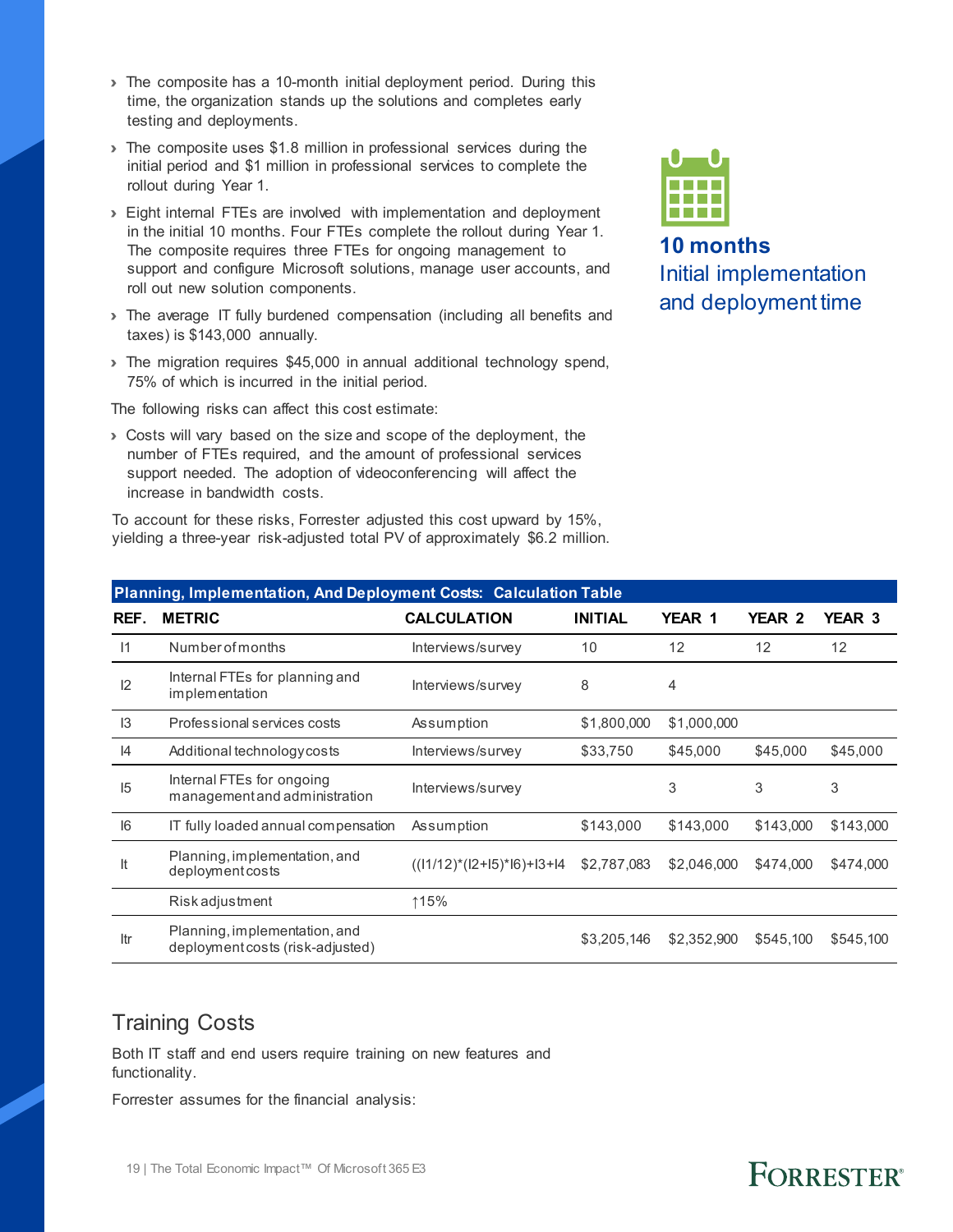- › The composite spends \$75,000 to make initial training materials and spends \$15,000 per year to update training materials with new features.
- › Fifteen IT staff participate in training, including five days initially, three days in Year 1, and two days each year after deployment ends to train on new functionality. The average IT fully burdened compensation (including all benefits and taxes) is \$550 per day, or \$143,000 annually.
- › All 5,000 end users participate in both formal and on-the-job training, including 3 hours initially, 3 hours in Year 1, and 2 hours per year after deployment ends to train on new features. The average knowledge worker fully burdened cost (including all benefits and taxes) is \$45.63 per hour, or \$94,940 annually.

The following risks can affect this cost estimate:

› Training efforts will vary based on the frequency of updates and the effort to spread awareness of new features. Ongoing training to accompany new feature updates is a critical component of ongoing productivity benefits.

To account for these risks, Forrester adjusted this cost upward by 10%, yielding a three-year risk-adjusted total PV of just under \$2.5 million.



### **3 hours** Initial end user training

|                | <b>Training Costs: Calculation Table</b>        |                      |                |               |                |               |
|----------------|-------------------------------------------------|----------------------|----------------|---------------|----------------|---------------|
| REF.           | <b>METRIC</b>                                   | <b>CALCULATION</b>   | <b>INITIAL</b> | <b>YEAR 1</b> | <b>YEAR 2</b>  | <b>YEAR 3</b> |
| J <sub>1</sub> | Development of training materials               | Interviews/survey    | \$75,000       | \$15,000      | \$15,000       | \$15,000      |
| J <sub>2</sub> | Number of IT staff participating in<br>training | Interviews/survey    | 15             | 15            | 15             | 15            |
| J3             | Days of IT training                             | Interviews/survey    | 5              | 3             | $\overline{2}$ | 2             |
| J <sub>4</sub> | IT fully loaded daily compensation              | Assumption           | \$550          | \$550         | \$550          | \$550         |
| J <sub>5</sub> | Number of end users                             | Interviews/survey    | 5,000          | 5,000         | 5,000          | 5,000         |
| J <sub>6</sub> | Hours of end user training                      | Interviews/survey    | 3              | 3             | 2              | 2             |
| J7             | User fully loaded hourly compensation           | Assumption           | \$45.63        | \$45.63       | \$45.63        | \$45.63       |
| Jt             | Training costs                                  | J1+J2*J3*J4+J5*J6*J7 | \$800,700      | \$724,200     | \$487,800      | \$487,800     |
|                | <b>Riskadjustment</b>                           | ↑10%                 |                |               |                |               |
| Jtr            | Training costs (risk-adjusted)                  |                      | \$880.770      | \$796.620     | \$536,580      | \$536,580     |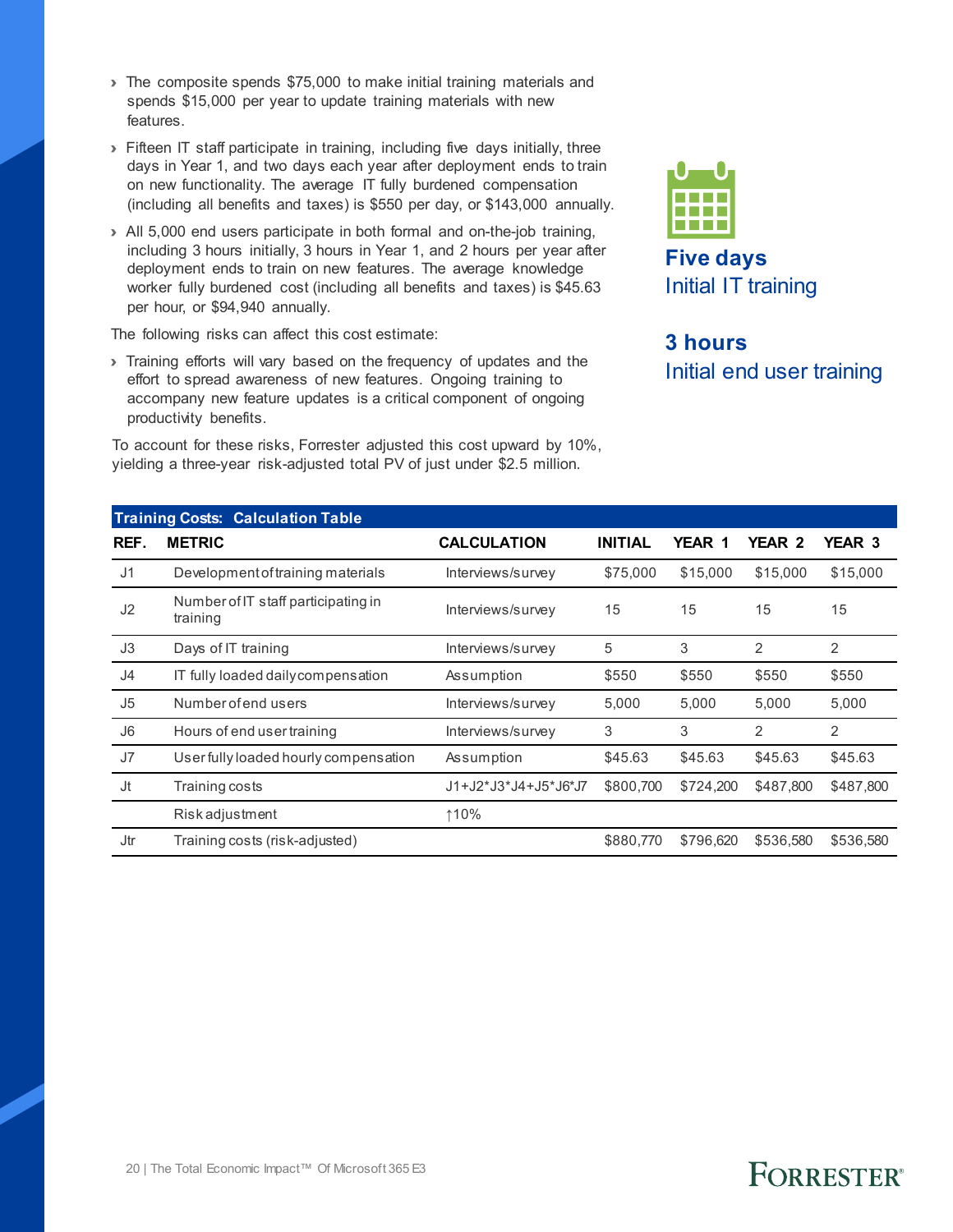### **Financial Summary**

**CONSOLIDATED THREE-YEAR RISK-ADJUSTED METRICS**



The financial results calculated in the Benefits and Costs sections can be used to determine the ROI, NPV, and payback period for the composite organization's investment. Forrester assumes a yearly discount rate of 10% for this analysis.

These risk-adjusted ROI, NPV, and payback period values are determined by

applying risk-adjustment factors to the unadjusted results in each Benefit and Cost section.

| <b>Cash Flow Analysis (risk-adjusted estimates)</b> |               |               |               |               |                |                  |  |
|-----------------------------------------------------|---------------|---------------|---------------|---------------|----------------|------------------|--|
|                                                     | Initial       | Year 1        | Year 2        | Year 3        | Total          | Present<br>Value |  |
| Total costs                                         | (\$5,188,416) | (\$5,354,520) | (\$3,286,680) | (\$3,286,680) | (\$17,116,296) | (\$15,241,757)   |  |
| Total benefits                                      | \$1,665,000   | \$10.105.764  | \$14.713.201  | \$17.064.346  | \$43.548.311   | \$35,832,424     |  |
| Net benefits                                        | (\$3,523,416) | \$4,751,244   | \$11,426,521  | \$13,777,666  | \$26.432.015   | \$20,590,667     |  |
| <b>ROI</b>                                          |               |               |               |               |                | 135%             |  |
| Payback period                                      |               |               |               |               |                | 9 months         |  |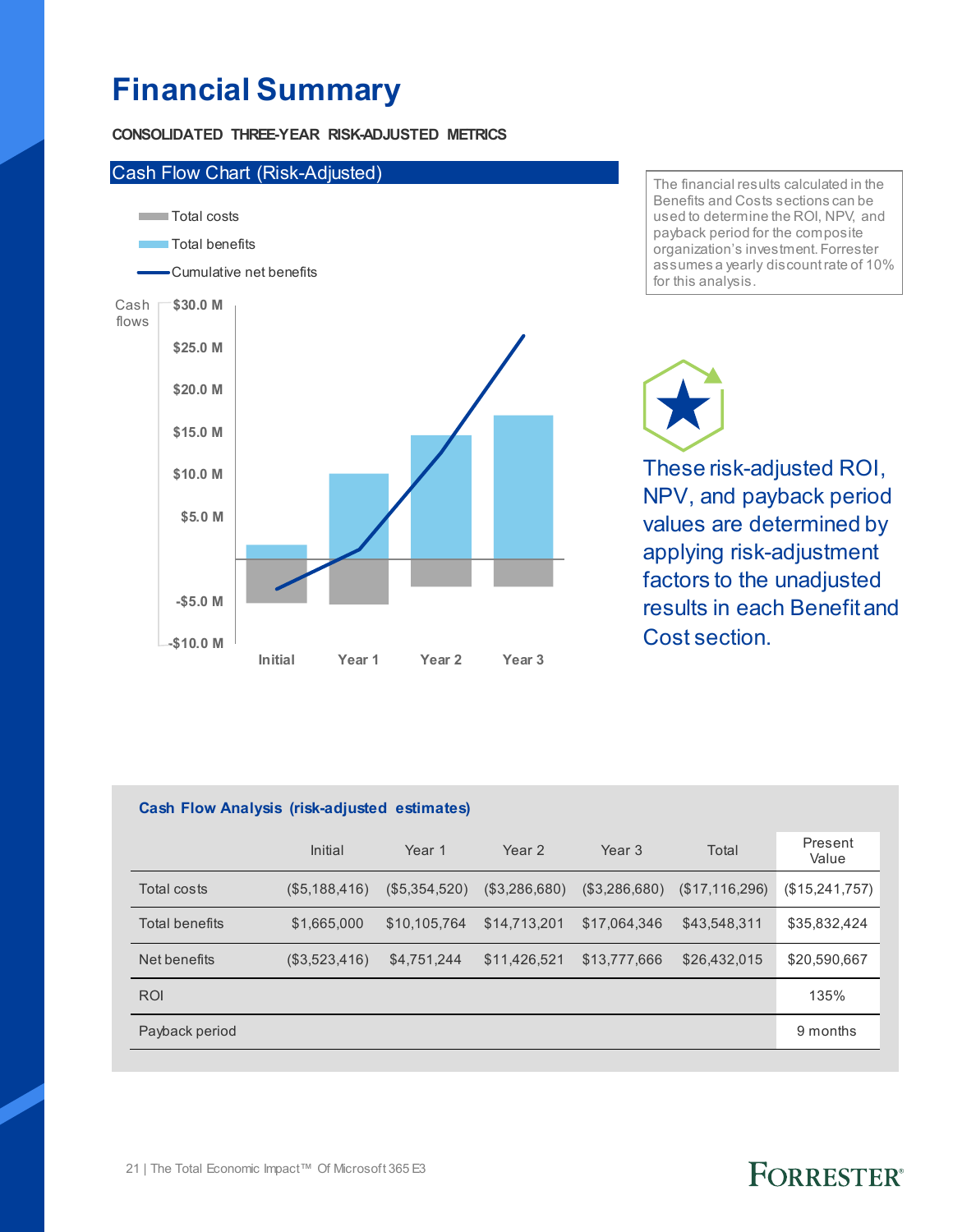### **Microsoft 365 E3: Overview**

The following information is provided by Microsoft. Forrester has not validated any claims and does not endorse Microsoft or its offerings.

**Unlocks creativity** Give your workforce AI-powered tools that unleash creativity and fuel innovation.

ы **Built for teamwork** Inspire better ways to bring people together and

get more done.

Integrated for simplicity Increase agility and lower costs by making technology easier to adopt and manage.



- Unlocks creativity
	- o Create compelling content: Use AI-powered tools to create high-quality content that stands out from impressive slides to animated 3D models and immersive mixed-reality experiences.
	- o Turn data into insight: Turn an ever-growing mass of data into actionable insights to transform your organization.
	- o Find what you need: Find people, data, and the information you need without leaving the flow of your work.
	- o Focus on what matters: Remove distractions and overcome information overload by focusing on what is most important.
	- o Work naturally across devices: Go from thought to content effortlessly on any device through more natural ways of working with voice, touch, and pen.
- Built for teamwork
	- o Bring together teams and resources all in one place: Get the hub for your teamwork with Microsoft Teams, where you can chat, hold meetings, and share files and apps. Connect people to content with file storage and sharing.
	- o Stay connected and organized on the go: Connect and collaborate wherever you go. Outlook for iOS and Android brings together email, calendar, contacts, and documents — securely — allowing you to share files, coordinate schedules, and book meetings.
	- o Connect the workplace with a mobile, intelligent intranet: Share resources, news, and apps across the organization with dynamic sites and portals. Transform internal communications with SharePoint — whether in the office or on the go.
	- o Engage and empower employees across your organization: Drive open conversation and improve employee engagement with Yammer. Build communities, conduct live and on-demand events, encourage sharing of knowledge and best practices, and crowdsource ideas
	- o Work together in real time with Office apps: Share your files securely with OneDrive for Business and cocreate in real time. See who's working on a file with you and easily track changes with version history, using apps like Word and PowerPoint.
- Integrated for simplicity
	- o Windows 10, Office 365 ProPlus, and Microsoft Teams: Empower employees with the most productive tools and secure computing environment while lowering costs and simplifying IT.
	- o Flexible device management: Provision, deploy, and manage all your devices from mobile devices running iOS, Android, or Windows Mobile, to PCs running Windows, Mac, or Linux. Increase your security posture by connecting you on-premises infrastructure to the cloud, all on your own terms.
	- o Integrated administration: Administer apps, services, data, devices, and users all from one unified, web-based administration center. Quickly accomplish common tasks and retain the ability to dive deep from a central console.
	- o Built-in compliance: Easily assess your compliance risk, govern and protect your data, and efficiently respond to regulatory requirements.

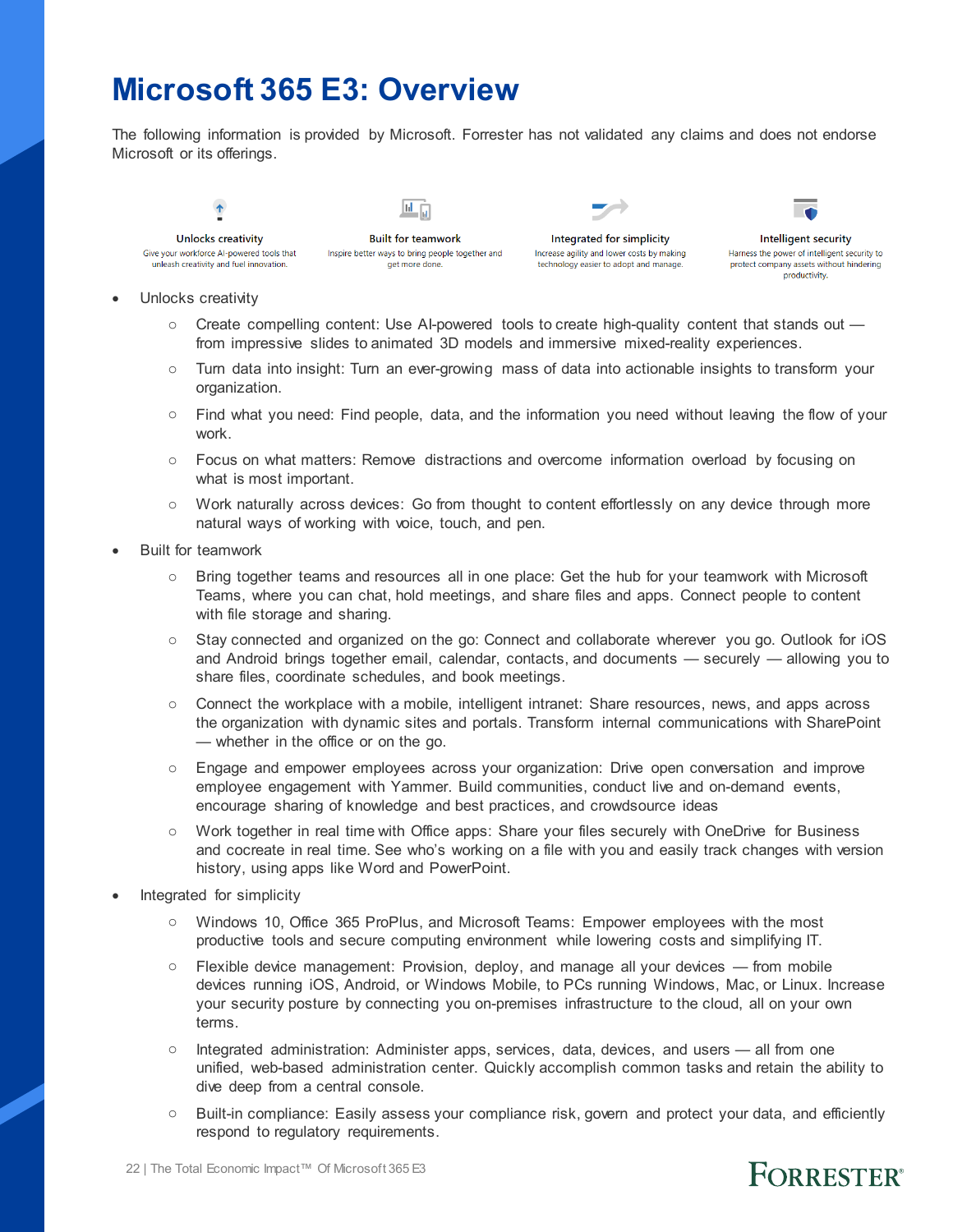- Intelligent security
	- o Secure access to your enterprise: Traditional security perimeters no longer apply. Identity is the new control plane. Protecting an enterprise requires defense in depth, which starts with a passwordless user authentication experience and automatic, policy-based rules for accessing sensitive information, regardless of location or device type.
	- o Defend your digital landscape: Protect your assets and empower your defenders with Microsoft [Threat Protection Services.](https://www.microsoft.com/en-us/security/technology/threat-protection)
	- o Safeguard your sensitive data: In this era of big data and strengthened privacy laws, an organization's most valuable asset is data, yet most don't understand what data is sensitive and how to control access. Protecting data and privacy requires automatic detection of sensitive information and protection that stays with a file, even when it travels outside of your network.
	- o Understand and improve your security posture: Increasingly sophisticated threats mean organizations must constantly reassess their security posture, but accurately and objectively measuring it is a challenge for most companies. Your security providers should help quantify your security posture and provide recommendations to improve it, including the user impact and level of effort required.
	- o Security beyond Microsoft products: Modern enterprises are adopting a variety of solutions to achieve digital transformation goals. Most organizations run workloads on different operating systems, use multiple cloud platforms, and rely on a variety of vendors. It's critical that security solutions work together — regardless of the vendor — to protect devices, products, and services.

Microsoft 365 empowers every employee from your first-line workforce all the way to your boardroom. Microsoft's subscriptions offer complete, intelligent, and more secure solutions that will bring more value to your business and help transform your organization to drive innovation.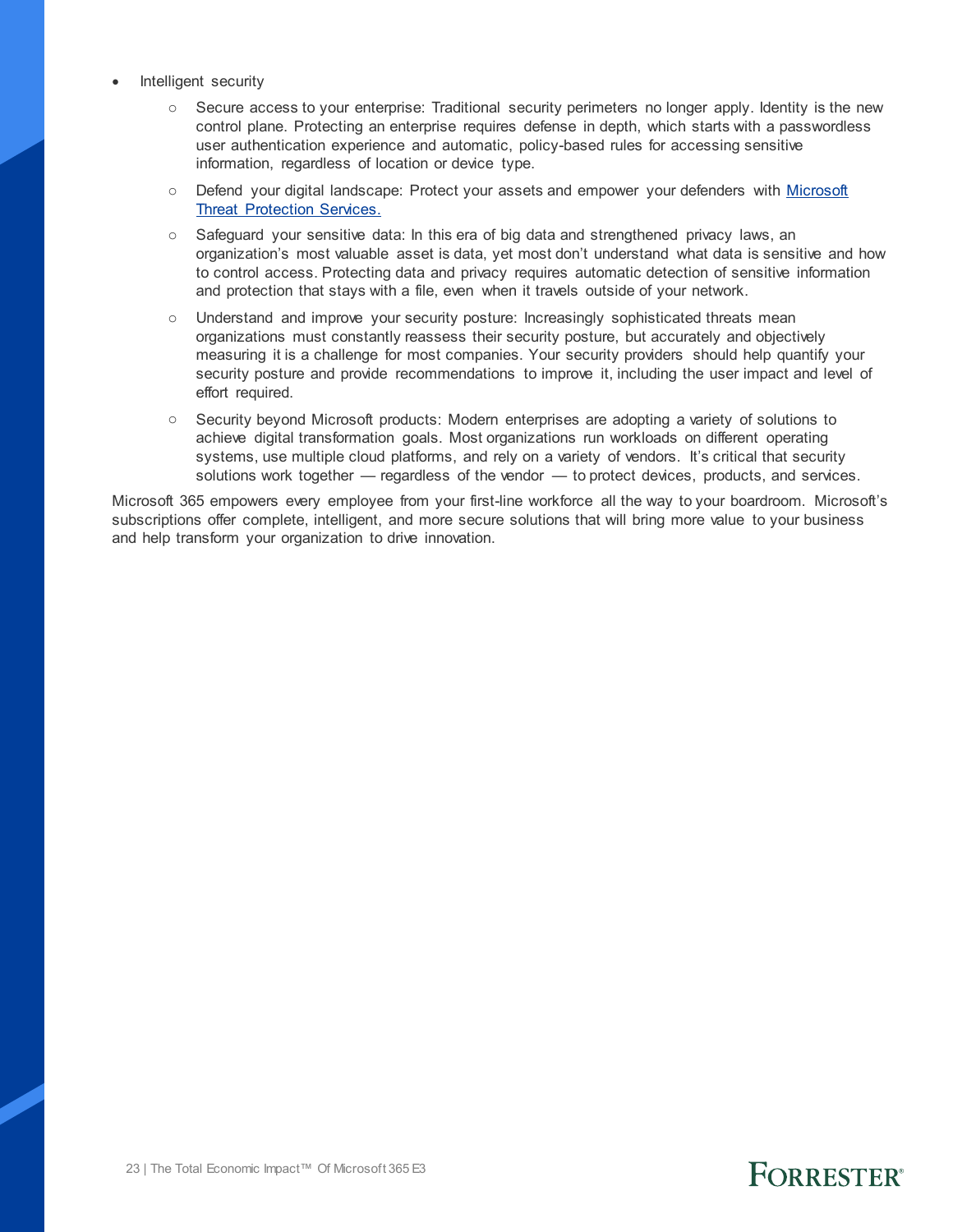## **Appendix A: Total Economic Impact**

Total Economic Impact is a methodology developed by Forrester Research that enhances a company's technology decision-making processes and assists vendors in communicating the value proposition of their products and services to clients. The TEI methodology helps companies demonstrate, justify, and realize the tangible value of IT initiatives to both senior management and other key business stakeholders.

#### Total Economic Impact Approach



**Benefits** represent the value delivered to the business by the product. The TEI methodology places equal weight on the measure of benefits and the measure of costs, allowing for a full examination of the effect of the technology on the entire organization.



**Costs** consider all expenses necessary to deliver the proposed value, or benefits, of the product. The cost category within TEI captures incremental costs over the existing environment for ongoing costs associated with the solution.



**Flexibility** represents the strategic value that can be obtained for some future additional investment building on top of the initial investment already made. Having the ability to capture that benefit has a PV that can be estimated.



**Risks** measure the uncertainty of benefit and cost estimates given: 1) the likelihood that estimates will meet original projections and 2) the likelihood that estimates will be tracked over time. TEI risk factors are based on "triangular distribution."

The initial investment column contains costs incurred at "time 0" or at the beginning of Year 1 that are not discounted. All other cash flows are discounted using the discount rate at the end of the year. PV calculations are calculated for each total cost and benefit estimate. NPV calculations in the summary tables are the sum of the initial investment and the discounted cash flows in each year. Sums and present value calculations of the Total Benefits, Total Costs, and Cash Flow tables may not exactly add up, as some rounding may occur.



The present or current value of (discounted) cost and benefit estimates given at an interest rate (the discount rate). The PV of costs and benefits feed into the total NPV of cash flows.



The present or current value of (discounted) future net cash flows given an interest rate (the discount rate). A positive project NPV normally indicates that the investment should be made, unless other projects have higher NPVs.



**investment (ROI)**

A project's expected return in percentage terms. ROI is calculated by dividing net benefits (benefits less costs) by costs.



The interest rate used in cash flow analysis to take into account the time value of money. Organizations typically use discount rates between 8% and 16%.



The breakeven point for an investment. This is the point in time at which net benefits (benefits minus costs) equal initial investment or cost.